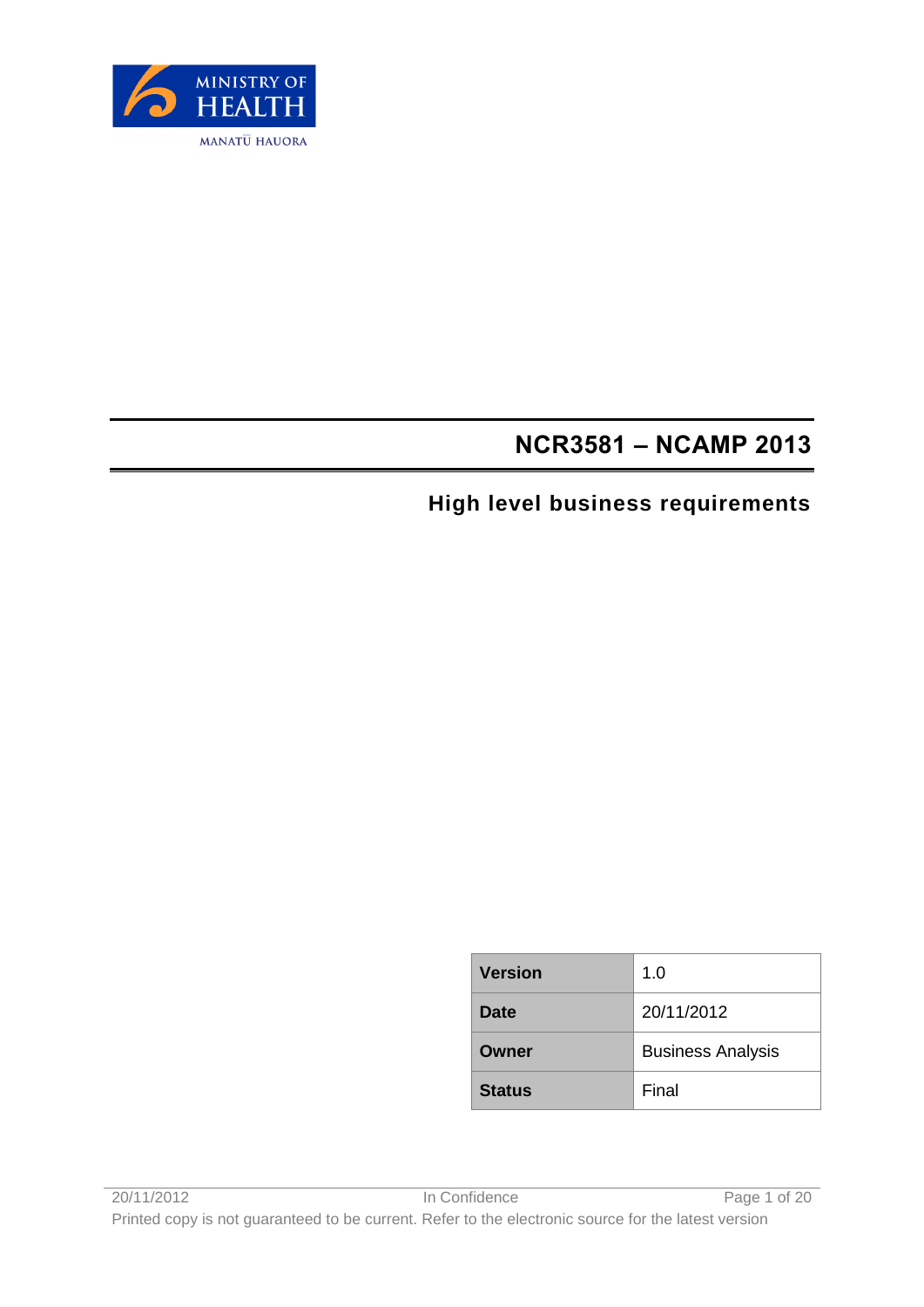### **Table of Contents**

| 1 <sub>1</sub> |                                                                                                                 |  |                                                                                                                                                                                                                                                    |  |  |
|----------------|-----------------------------------------------------------------------------------------------------------------|--|----------------------------------------------------------------------------------------------------------------------------------------------------------------------------------------------------------------------------------------------------|--|--|
|                | 1.1.<br>1.2.<br>1.3.                                                                                            |  |                                                                                                                                                                                                                                                    |  |  |
| 2.             |                                                                                                                 |  |                                                                                                                                                                                                                                                    |  |  |
| 3.             |                                                                                                                 |  |                                                                                                                                                                                                                                                    |  |  |
|                | 3.1.<br>3.2.                                                                                                    |  |                                                                                                                                                                                                                                                    |  |  |
| $4_{-}$        |                                                                                                                 |  |                                                                                                                                                                                                                                                    |  |  |
|                | 4.1<br>4.1.1.<br>4.1.2.<br>4.1.3.<br>4.1.4.<br>4.1.5.<br>4.2.<br>4.2.1.<br>4.2.2.<br>4.3.1.<br>4.3.2.<br>4.3.3. |  | Australian Refined Diagnosis Related Group (AR-DRG) Upgrade 6<br>Reactivate Health Specialty Codes S11 for Intestinal Failure Specialist Service and<br>Clarifying Reporting Requirements for Hospital Services Delivered by Other Providers<br>10 |  |  |
|                | Appendix A                                                                                                      |  |                                                                                                                                                                                                                                                    |  |  |
|                | Appendix B                                                                                                      |  | Process flow for retiring NMDS validation if Primary Diagnoses (Type A) & COF=1  18                                                                                                                                                                |  |  |
|                | Appendix C                                                                                                      |  |                                                                                                                                                                                                                                                    |  |  |
|                | C.1<br>C.2<br>C.3<br>C.4                                                                                        |  |                                                                                                                                                                                                                                                    |  |  |
|                | Appendix D                                                                                                      |  |                                                                                                                                                                                                                                                    |  |  |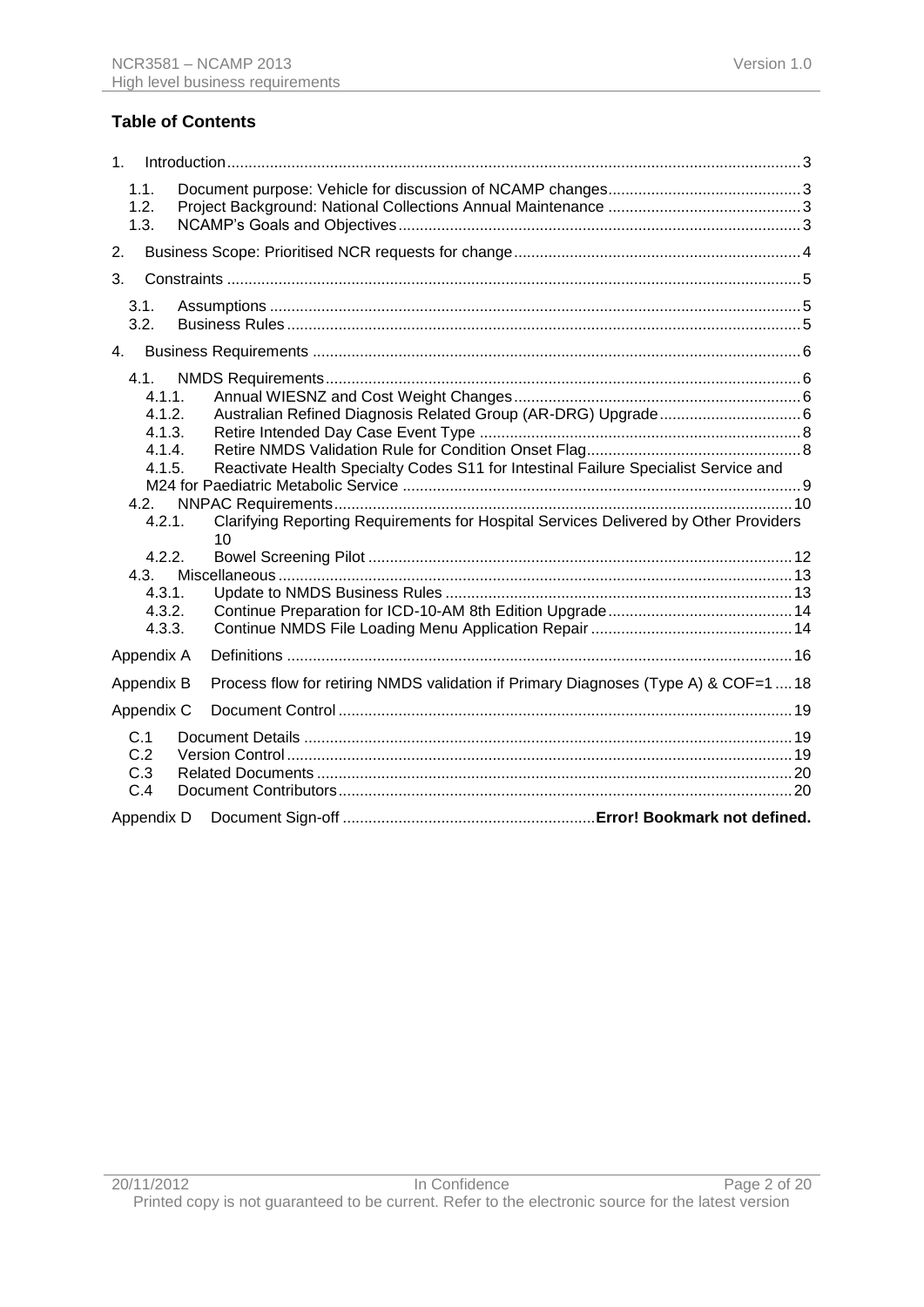# <span id="page-2-0"></span>**1. Introduction**

### <span id="page-2-1"></span>**1.1. Document purpose: Vehicle for discussion of NCAMP changes**

This document provides a vehicle for the discussion of the requests for changes to the National Collections and documents the requirements that are within the final scope of the 2013 National Collections Annual Maintenance Programme (NCAMP).

### <span id="page-2-2"></span>**1.2. Project Background: National Collections Annual Maintenance**

NCAMP is run annually to perform maintenance on the Ministry's National Collections and to ensure it meets its on-going statutory obligations. The project delivers changes to the following systems:

- National Bookings Reporting System (NBRS)
- National Non-admitted Patient Collection (NNPAC)
- National Minimum Data Set (NMDS)
- Programme for the Integration of Mental Health Data (PRIMHD),

Some NCAMP changes require District Health Boards (DHBs) and those private hospitals reporting directly to the NMDS to initiate changes to their Patient Administration Systems (PAS) (sometimes also referred to as Patient Management Systems (PMSs). The annual process for making these changes is outlined in the Operational Policy Framework (OPF) and a Memorandum of Understanding (MoU) with the District Health Boards.

## <span id="page-2-3"></span>**1.3. NCAMP's Goals and Objectives**

- To improve data quality to enable DHBs to accurately report on the provision and funding of services or treatment, particularly in relation to inter-district flows.
- To ensure data quality and integrity is maintained to avoid substantial rework by both the Ministry and DHBs.
- To improve DHB's ability to provide timely, accurate and comparative information. This will assist them to complete functions and meet objectives set out in the New Zealand Public Health and Disability Act 2000.
- To enable the Ministry to meet its obligations of providing high quality data to the DHBs and other providers, particularly in relation to data processing and reporting, manual data entry, and application of data collection business rules.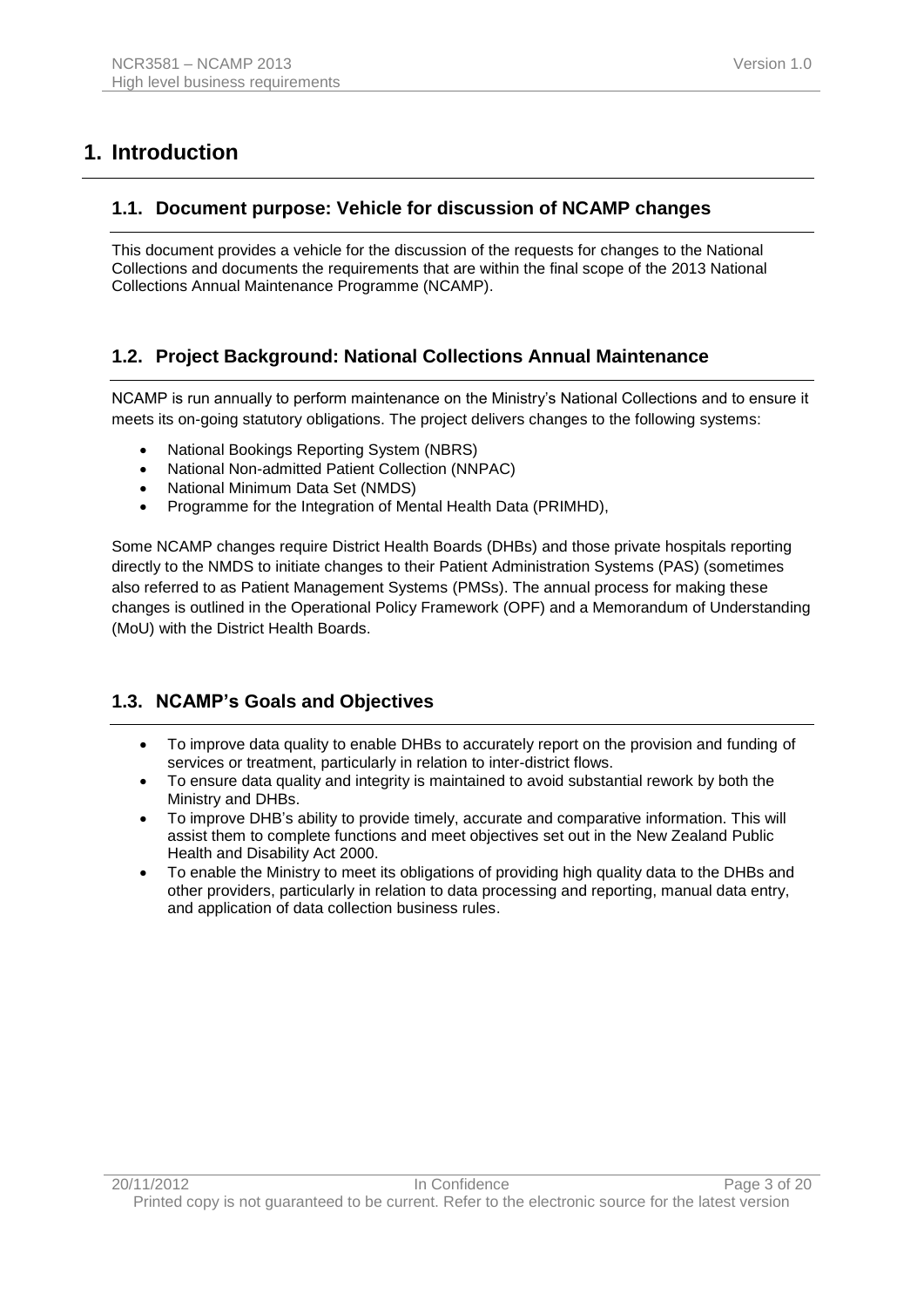# <span id="page-3-0"></span>**2. Business Scope: Prioritised NCR requests for change**

| Ref#     | <b>Type</b>              | <b>Section</b> | <b>Description</b>                                                                                                                                                                                                                                                                                                                                                                                                                                                                                   | Change<br><b>Notice</b> |
|----------|--------------------------|----------------|------------------------------------------------------------------------------------------------------------------------------------------------------------------------------------------------------------------------------------------------------------------------------------------------------------------------------------------------------------------------------------------------------------------------------------------------------------------------------------------------------|-------------------------|
| 68       | <b>NMDS</b>              | 4.1.1          | 2013 Annual WIESNZ and Cost Weight<br>Changes.                                                                                                                                                                                                                                                                                                                                                                                                                                                       |                         |
| 68A      | <b>NMDS</b>              | 4.1.2          | Upgrade Australian Refined Diagnosis<br>Related Groups (AR-DRGs) to v6.0x.                                                                                                                                                                                                                                                                                                                                                                                                                           |                         |
| 73       | <b>NMDS</b>              | 4.1.3          | Retire the intended day case event type (ID)<br>for all event records with an event end date<br>on or after 1 July 2013. The start and end<br>dates that are reported in the event record will<br>be used to determine if the event is a day<br>case.                                                                                                                                                                                                                                                |                         |
| 112      | <b>NMDS</b>              | 4.1.4          | Retire NMDS validation rule for Condition<br>Onset Flag.                                                                                                                                                                                                                                                                                                                                                                                                                                             |                         |
| 113      | NMDS and<br><b>NNPAC</b> | 4.1.5          | Reactivate health specialty codes to identify<br>two types of event records:                                                                                                                                                                                                                                                                                                                                                                                                                         |                         |
|          |                          |                | 1. S11 for Intestinal Failure Specialist Service.<br>2. M24 for Paediatric Metabolic Service.                                                                                                                                                                                                                                                                                                                                                                                                        |                         |
|          |                          |                | These health specialty codes had previously<br>been retired.                                                                                                                                                                                                                                                                                                                                                                                                                                         |                         |
| 45       | <b>NNPAC</b>             | 4.2.1          | Clarify the National Collections reporting<br>requirements for publicly funded outpatient or<br>community events that have been devolved<br>from a DHB to private hospitals or primary<br>care providers. This will ensure events<br>previously delivered in secondary care and<br>now delivered in the community are reported<br>to national collections and counted<br>consistently (eg, District Nursing Services,<br>Manukau and Botany Super Clinics,<br>Integrated family healthcare centres). |                         |
| 64       | NMDS and<br><b>NNPAC</b> | 4.2.2          | Add a new health purchaser code to identify<br>Ministry funded screening events in the<br>national collections. Currently these include<br>bowel screening pilot colonoscopies in NMDS<br>and NNPAC.                                                                                                                                                                                                                                                                                                 |                         |
| Advisory | Supplementary            | 4.3.1          | Make the following changes to NMDS<br><b>Business Rules:</b><br>Alter duplicate / overlap validation for<br>same day events of different types at<br>same facility<br>Make Condition Onset Flag optional for<br>$\bullet$<br>open IM events                                                                                                                                                                                                                                                          |                         |

z0/11/2012 In Confidence Page 4 of 20

Printed copy is not guaranteed to be current. Refer to the electronic source for the latest version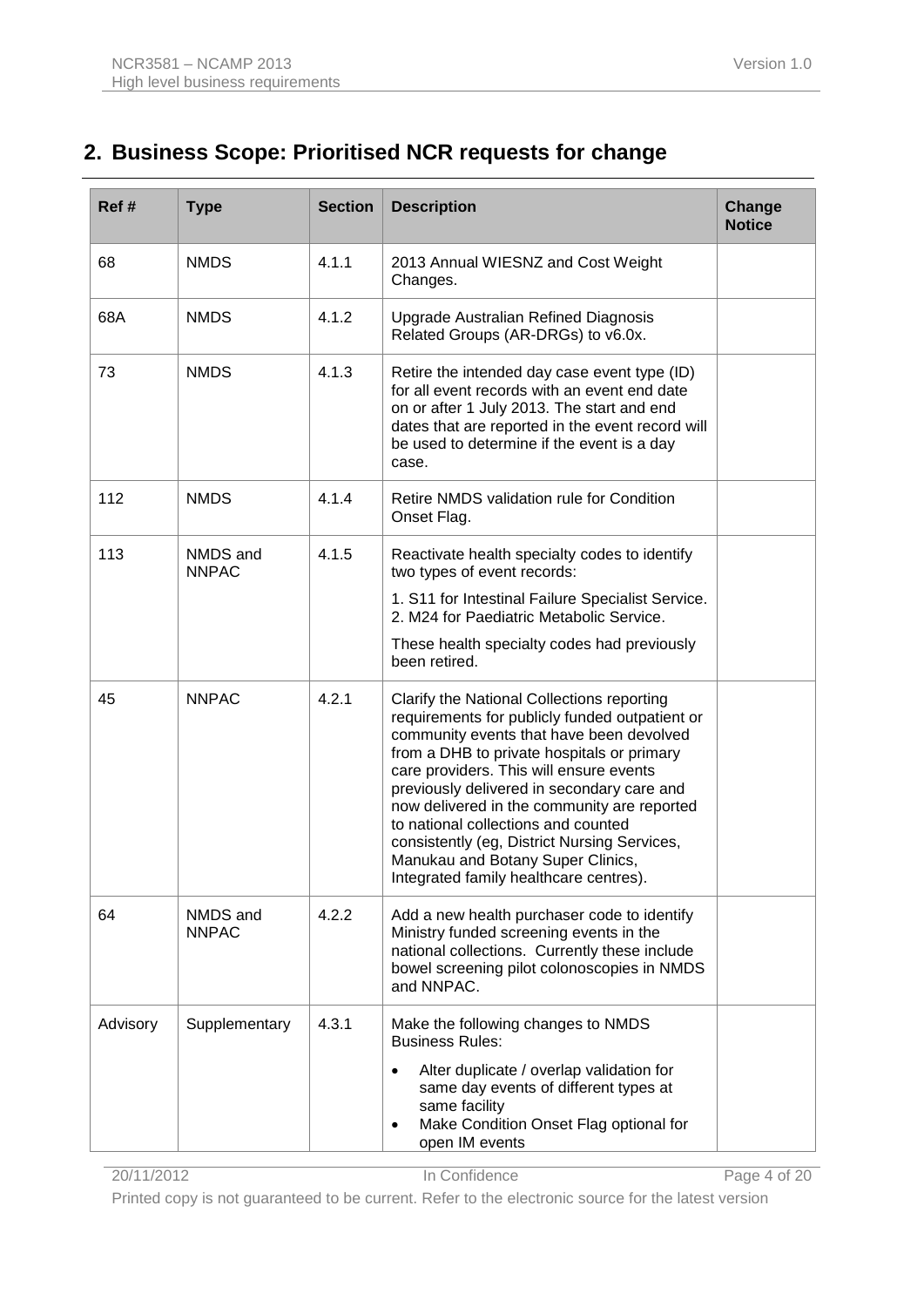|          |               |       | Ensure no more than one birth event (BT)<br>record is reported for an NHI. |     |
|----------|---------------|-------|----------------------------------------------------------------------------|-----|
| Advisory | Supplementary | 4.3.2 | Continue Preparation for ICD-10-AM 8th<br>Edition Upgrade.                 | N/A |
| Advisory | Supplementary | 4.3.3 | Continue NMDS File Loading Menu<br>Application Repair.                     | N/A |

# <span id="page-4-0"></span>**3. Constraints**

#### <span id="page-4-1"></span>**3.1. Assumptions**

| BA1.        | Maintenance items relating to the National Collections that do not impact DHBs<br>processes or systems may potentially be delivered in maintenance releases during the<br>year.       |
|-------------|---------------------------------------------------------------------------------------------------------------------------------------------------------------------------------------|
| <b>BA2.</b> | Major increases in capability to the National Collections will be delivered through projects<br>endorsed in the annual capital expenditure and are subject to business case approval. |
| BA3.        | The Health Identity Project (HIP) development is outside the scope of the NCAMP 2013<br>project.                                                                                      |

#### <span id="page-4-2"></span>**3.2. Business Rules**

Where relevant the business rules will be listed individually with each request.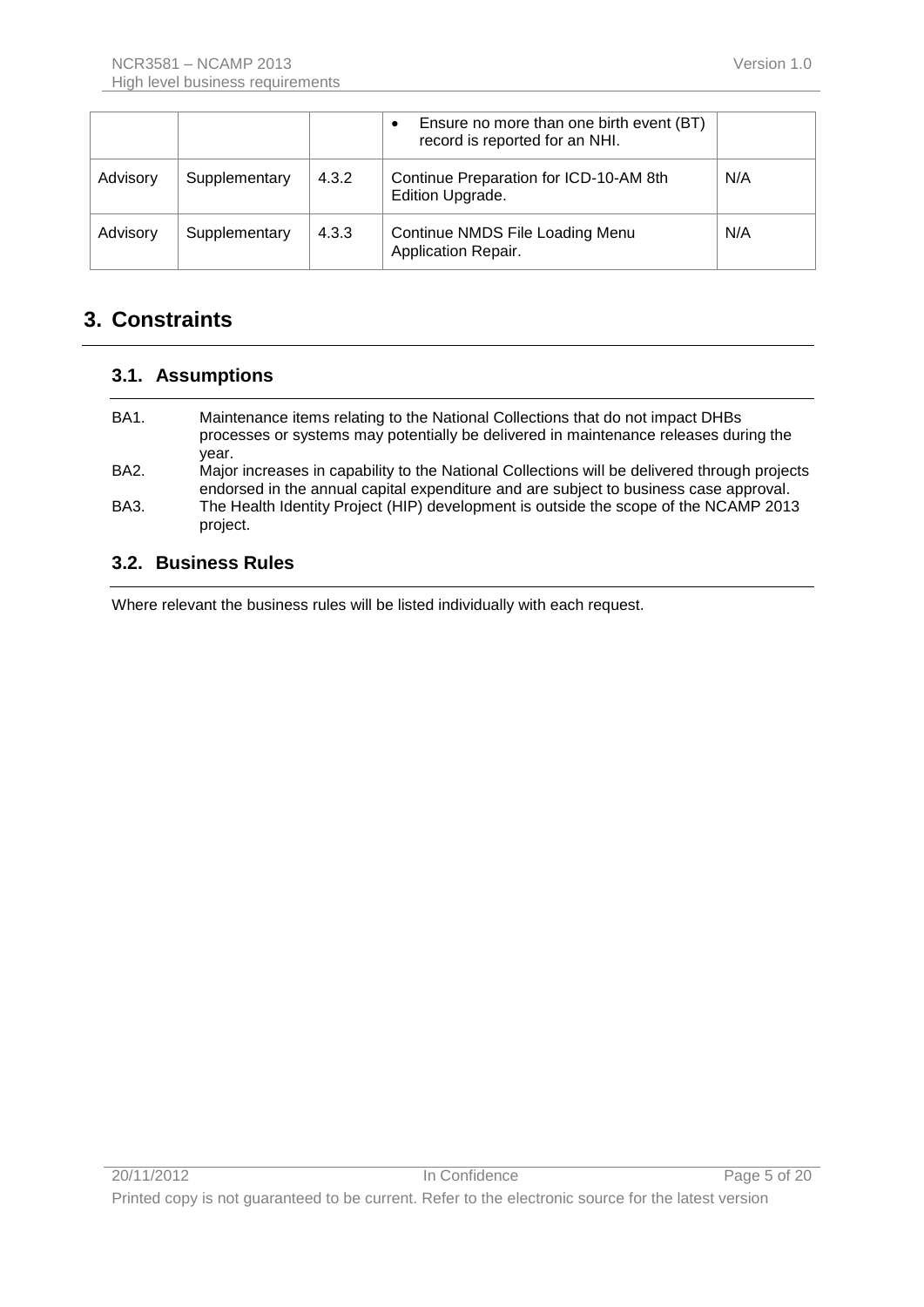# <span id="page-5-0"></span>**4. Business Requirements**

## <span id="page-5-1"></span>**4.1. NMDS Requirements**

#### **4.1.1. Annual WIESNZ and Cost Weight Changes**

<span id="page-5-2"></span>

| Reference #        |                     | 68                                                                                                                                                                                                                                                                                                                                                                                                                                                                                                                                                                                                                                                                                                                                                                                                                                                                                                                                                                                                                                                                                                                                                                                                                                                                                                                                                                                                                                                                                                         |  |  |  |
|--------------------|---------------------|------------------------------------------------------------------------------------------------------------------------------------------------------------------------------------------------------------------------------------------------------------------------------------------------------------------------------------------------------------------------------------------------------------------------------------------------------------------------------------------------------------------------------------------------------------------------------------------------------------------------------------------------------------------------------------------------------------------------------------------------------------------------------------------------------------------------------------------------------------------------------------------------------------------------------------------------------------------------------------------------------------------------------------------------------------------------------------------------------------------------------------------------------------------------------------------------------------------------------------------------------------------------------------------------------------------------------------------------------------------------------------------------------------------------------------------------------------------------------------------------------------|--|--|--|
| <b>Description</b> |                     | The 2013/14 New Zealand Casemix Framework for Publicly Funded Hospitals<br>document (WIESNZ13 Final V1.1 - November 2012) is available on the NCAMP<br>website www.health.govt.nz/ncamp                                                                                                                                                                                                                                                                                                                                                                                                                                                                                                                                                                                                                                                                                                                                                                                                                                                                                                                                                                                                                                                                                                                                                                                                                                                                                                                    |  |  |  |
|                    |                     | The following changes have been included:                                                                                                                                                                                                                                                                                                                                                                                                                                                                                                                                                                                                                                                                                                                                                                                                                                                                                                                                                                                                                                                                                                                                                                                                                                                                                                                                                                                                                                                                  |  |  |  |
|                    |                     | Five facilities have been retired from the casemix eligible facilities list as<br>$\circ$<br>they provide no casemix-funded activity. The facilities are: 4212, 5814,<br>5818, 5819 and 5820<br>Revised purchase unit mappings for Disability and Health of Older People<br>$\circ$<br>The DRGs E40A Respiratory System Diagnosis with Ventilator Support<br>$\circ$<br>with Catastrophic CC and E40B Respiratory System Diagnosis with<br>Ventilator Support W/O Catastrophic CC did not have the correct MV<br>designation. Their designation has been changed from 'D' to 'l' ineligible<br>Adjusted the Radiotherapy exclusion rule to include new XPU assignment<br>$\circ$<br>A new NZ-specific DRG has been developed for O66T SFLP for Twin to<br>$\circ$<br><b>Twin Transfusion Syndrome</b><br>A new NZ-specific DRG has been developed for F03M Transcatheter<br>$\Omega$<br>Pulmonary Valve Implant (Melody Valve)<br>The cost weights apply to the DRG set AR-DRG v6.0x which reinstates 10<br>$\circ$<br>DRG complexity splits from AR-DRG v5.0. The 10 reinstated DRGs<br>expanded the 10 DRGs in AR-DRG v6.0 to 20 in AR-DRG v6.0x for<br>maternity, mental health and breast malignancies<br>Revised Primary Maternity wording to allow for developments arising from<br>$\Omega$<br>the new Primary Maternity Service Specifications and revised Purchase<br>Unit structure<br>Guidance has been provided for the exceptionally rare cases where the<br>$\circ$<br>LOS exceeds 365 days. |  |  |  |
| <b>Requestor</b>   |                     | <b>Technical Reference Group</b>                                                                                                                                                                                                                                                                                                                                                                                                                                                                                                                                                                                                                                                                                                                                                                                                                                                                                                                                                                                                                                                                                                                                                                                                                                                                                                                                                                                                                                                                           |  |  |  |
| #                  | <b>Requirements</b> |                                                                                                                                                                                                                                                                                                                                                                                                                                                                                                                                                                                                                                                                                                                                                                                                                                                                                                                                                                                                                                                                                                                                                                                                                                                                                                                                                                                                                                                                                                            |  |  |  |
| 1                  |                     | Detailed requirements are provided in the 2013/14 New Zealand Casemix Framework for Publicly<br>Funded Hospitals document (WIESNZ13 Final V1.1 - November 2012).                                                                                                                                                                                                                                                                                                                                                                                                                                                                                                                                                                                                                                                                                                                                                                                                                                                                                                                                                                                                                                                                                                                                                                                                                                                                                                                                           |  |  |  |

### **4.1.2. Australian Refined Diagnosis Related Group (AR-DRG) Upgrade**

<span id="page-5-3"></span>

| Reference #        | 68A                                                                                                                                                                                                                                                                   |
|--------------------|-----------------------------------------------------------------------------------------------------------------------------------------------------------------------------------------------------------------------------------------------------------------------|
| <b>Description</b> | The Australian Refined Diagnosis Related Group (AR-DRG) software is a patient<br>classification system which provides a clinically meaningful way of relating the<br>number and types of patients treated in a hospital to the resources required by the<br>hospital. |
|                    | The National Minimum Data Set (NMDS) uses the AR-DRG software as part of the<br>load process into the transactional system. The AR-DRG software creates and<br>populates several fields from the NMDS load data for each record: the AR-DRG                           |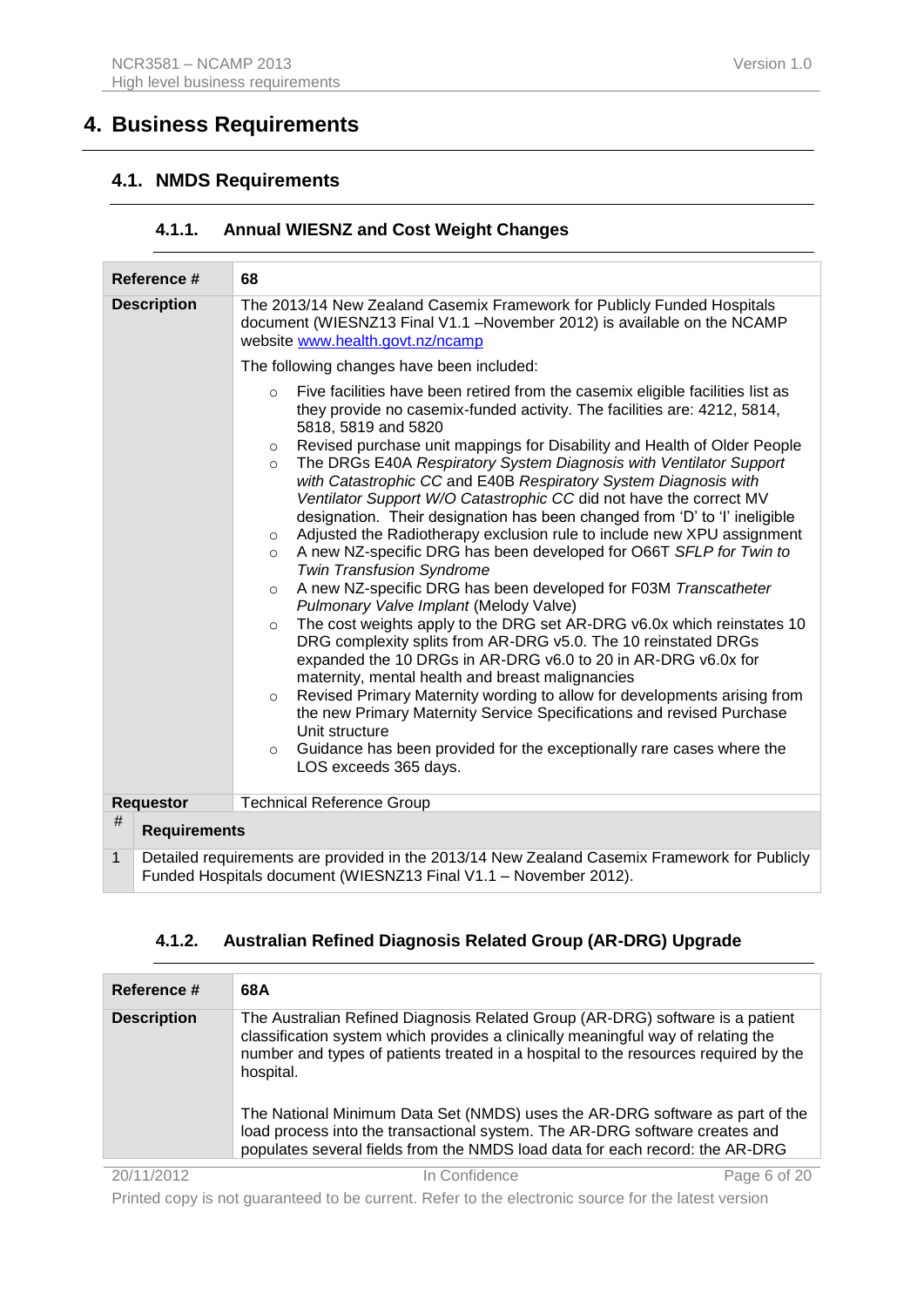|              |                     | value, the Complication or Comorbidity Level (CCL) and the Patient Clinical<br>Complexity Level (PCCL) value.                                                                                                                                                                                                                                                                                                                                 |
|--------------|---------------------|-----------------------------------------------------------------------------------------------------------------------------------------------------------------------------------------------------------------------------------------------------------------------------------------------------------------------------------------------------------------------------------------------------------------------------------------------|
|              |                     | Assigning an AR-DRG to a health event record is a method whereby episodes of<br>care are categorised by both clinical homogeneity and similar hospital resource<br>use. An AR-DRG is allocated to every record loaded into the National Minimum<br>Data Set (NMDS). This allocation is based on several variables relating to that<br>event including diagnosis and procedures that are reported using the clinical<br>coding classification. |
|              |                     | The AR-DRG needs to be upgraded to v6.0x. This will take advantage of the<br>updates in the newer version of the grouper so AR-DRGs are recorded more<br>accurately.                                                                                                                                                                                                                                                                          |
|              | <b>Requestor</b>    | <b>Technical Reference Group</b>                                                                                                                                                                                                                                                                                                                                                                                                              |
| #            | <b>Requirements</b> |                                                                                                                                                                                                                                                                                                                                                                                                                                               |
| $\mathbf{1}$ |                     | From 1 July 2013, the Ministry will implement the following changes for an event record with an<br>event end date on and after 1 July 2013. (Event records submitted after 1 July 2013 but with an<br>event end date that is prior to 1 July 2013 will be assigned the appropriate AR-DRG version):                                                                                                                                           |
|              | $\bullet$           | Make changes to the NMDS system architecture, to support the new grouper (AR-DRG<br>v6.0x), to enable it to run in our environments                                                                                                                                                                                                                                                                                                           |
|              | $\bullet$           | The NMDS File Specification and Data Dictionaries will be updated to reflect the changes<br>associated with the AR-DRG upgrade                                                                                                                                                                                                                                                                                                                |
|              | $\bullet$           | Update the Health Statistics web pages in respect of references to 'common code tables'<br>and 'reference tables' to reflect changes detailed                                                                                                                                                                                                                                                                                                 |
|              | $\bullet$           | Various database tables will need to be updated to reflect the AR-DRG upgrade to v6.0x<br>(these are detailed as follows, but not limited to):                                                                                                                                                                                                                                                                                                |
|              |                     | A new Cost Weight code will need to be created for AR-DRG v6.0x<br>$\circ$                                                                                                                                                                                                                                                                                                                                                                    |
|              |                     | A new AR-DRG Grouper type code will need to be created for AR-DRG v6.0x<br>$\circ$<br>(currently 6.0 for the AR-DRG v6.0)                                                                                                                                                                                                                                                                                                                     |
|              |                     | A new Major Diagnostic Category (MDC) type code will need be created for AR-<br>$\circ$<br>DRG v6.0x (currently E for the AR-DRG v6.0).                                                                                                                                                                                                                                                                                                       |
|              |                     | The AR-DRG code table will be updated to reflect the new codes created in the AR-DRG<br>v6.0x grouper software                                                                                                                                                                                                                                                                                                                                |
|              | $\bullet$           | Full System, UAT and Compliance testing will take place to ensure the new DRG codes<br>in the AR-DRG v6.0x are implemented and working correctly                                                                                                                                                                                                                                                                                              |
|              | $\bullet$           | The Costweight (.ndw) output file returned to the DHBs will contain updated information,<br>including (but not limited to) the DRG grouper type, the Release number, the AR-DRG<br>code, the NZ-DRG code, and the CCL (Complication/Co-morbidity level) as outputs from<br>the implementation of the new AR-DRG                                                                                                                               |
|              |                     | The new AR-DRG v6.0x values will be transferred into the NMDS warehouse and made<br>available to users via Business Objects.                                                                                                                                                                                                                                                                                                                  |
|              |                     | AR-DRG v6.0x codes will only be attributable for events with an event end date on or after 1 July<br>2013 and should be recorded in the warehouse with the appropriate DRG Grouper Type Code<br>(i.e. 6.0x), likewise AR-DRG codes for earlier dates will need to have the appropriate DRG<br>version code allocated for the financial year to which the Event End Date applies.                                                              |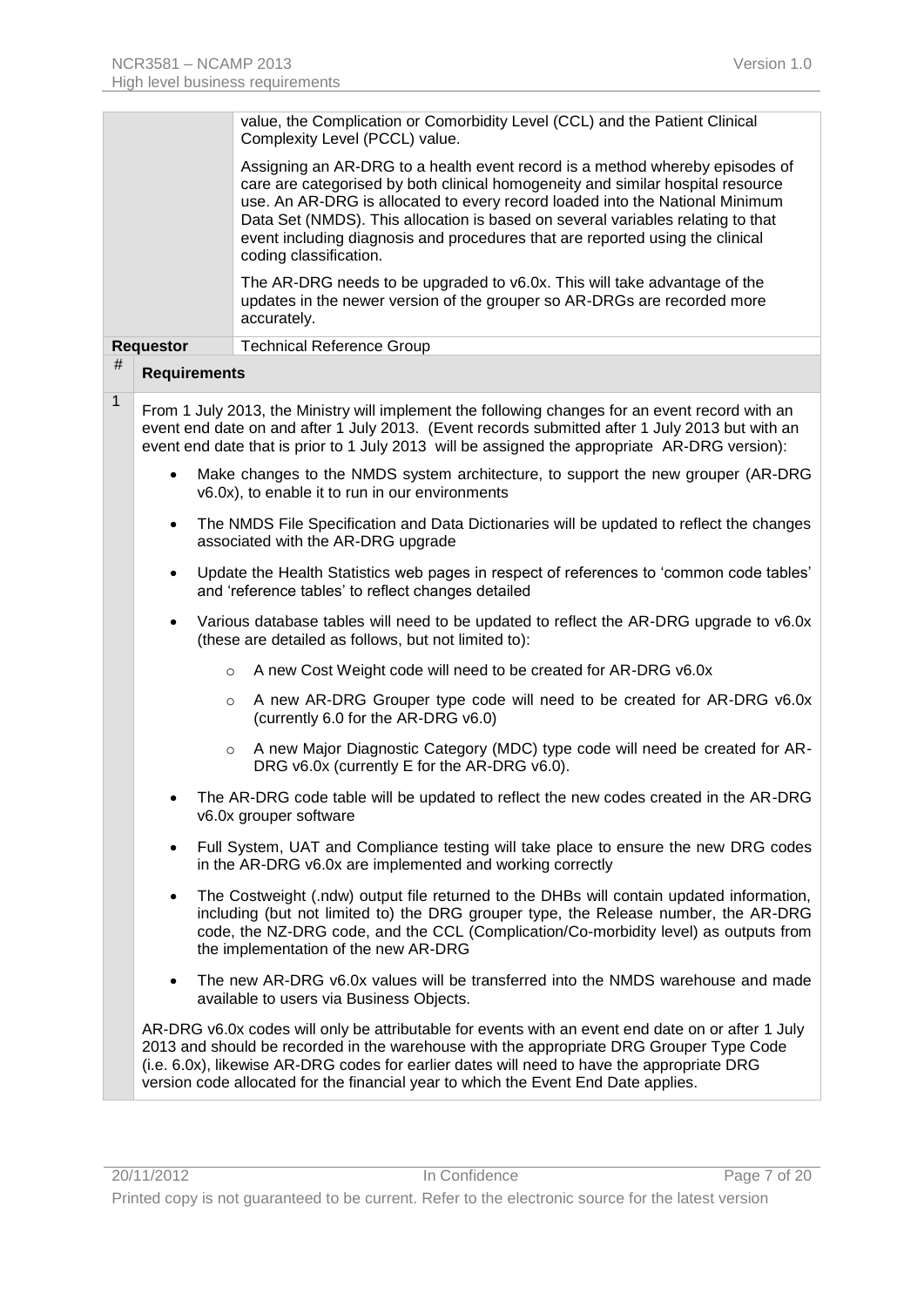<span id="page-7-0"></span>

|                                                                                           | Reference #<br>73                                                                                                                                                      |                            |                                                                                                                                                                                                                                                                                                                                                                         |
|-------------------------------------------------------------------------------------------|------------------------------------------------------------------------------------------------------------------------------------------------------------------------|----------------------------|-------------------------------------------------------------------------------------------------------------------------------------------------------------------------------------------------------------------------------------------------------------------------------------------------------------------------------------------------------------------------|
| <b>Description</b>                                                                        |                                                                                                                                                                        | an event type as follows:  | For NMDS event records with an event end date on or after 1 July 2013, event type<br>ID will not be a valid event type code. Inpatient events are currently submitted with                                                                                                                                                                                              |
|                                                                                           |                                                                                                                                                                        | event_type                 | event_type_description                                                                                                                                                                                                                                                                                                                                                  |
|                                                                                           |                                                                                                                                                                        | BT                         | <b>Birth event</b>                                                                                                                                                                                                                                                                                                                                                      |
|                                                                                           |                                                                                                                                                                        | ID                         | Intended day case                                                                                                                                                                                                                                                                                                                                                       |
|                                                                                           |                                                                                                                                                                        | IM                         | Psychiatric inpatient event                                                                                                                                                                                                                                                                                                                                             |
|                                                                                           |                                                                                                                                                                        | IP                         | Non-psychiatric inpatient event                                                                                                                                                                                                                                                                                                                                         |
|                                                                                           |                                                                                                                                                                        | from existing information. | The intended day case (ID) event type was introduced in the 1990s when AR-DRG<br>v4.1 grouper logic did not use start and end dates to assign same day DRGs.<br>Current AR-DRG logic determines same day cases by checking that<br>event_start_date and event_end_date are the same.<br>ID and IP event types are not reported consistently and the data can be derived |
| Angela Pidd<br><b>Requestor</b>                                                           |                                                                                                                                                                        |                            |                                                                                                                                                                                                                                                                                                                                                                         |
| <b>Business Unit</b><br>NHB, National Collections and Reporting, Data Management Services |                                                                                                                                                                        |                            |                                                                                                                                                                                                                                                                                                                                                                         |
| #                                                                                         | <b>Requirements</b>                                                                                                                                                    |                            |                                                                                                                                                                                                                                                                                                                                                                         |
| 1                                                                                         | The intended day case (ID) event type should be retired for event records with an event end date<br>on or after 1 July 2013.                                           |                            |                                                                                                                                                                                                                                                                                                                                                                         |
| 2                                                                                         | Records with an event end date on or after 1 July 2013 that are reported with ID as the event<br>type should be rejected with an error - event type code is not valid. |                            |                                                                                                                                                                                                                                                                                                                                                                         |

### **4.1.3. Retire Intended Day Case Event Type**

# **4.1.4. Retire NMDS Validation Rule for Condition Onset Flag**

<span id="page-7-1"></span>

| Reference #        | 112                                                                                                                                                                                                                                                                                                                        |
|--------------------|----------------------------------------------------------------------------------------------------------------------------------------------------------------------------------------------------------------------------------------------------------------------------------------------------------------------------|
| <b>Description</b> | Condition Onset Flag (COF) reporting was implemented in the NMDS 1 July 2012.                                                                                                                                                                                                                                              |
|                    | The valid values of COF are:                                                                                                                                                                                                                                                                                               |
|                    | $1$ = condition with onset during the episode of admitted patient care                                                                                                                                                                                                                                                     |
|                    | $2$ = condition not noted as arising during the episode of care/unknown                                                                                                                                                                                                                                                    |
|                    | $9$ = not reported (only for exempt facilities)                                                                                                                                                                                                                                                                            |
|                    | The business rule implemented for NCAMP 2012 was to reject all event records<br>reported with a COF value of 1 on a Type A diagnosis as a warning. This would<br>allow the maternity and neonatal event records that were valid to be resubmitted<br>with an A2 override.                                                  |
|                    | The effect of this validation means many DHBs reporting high volumes of maternity<br>and neonatal event records are having these rejected. DHBs have raised<br>concerns with Angela Pidd, Data Management Services and Tracy Thompson,<br>Classification and Terminology about the volume of events being rejected and the |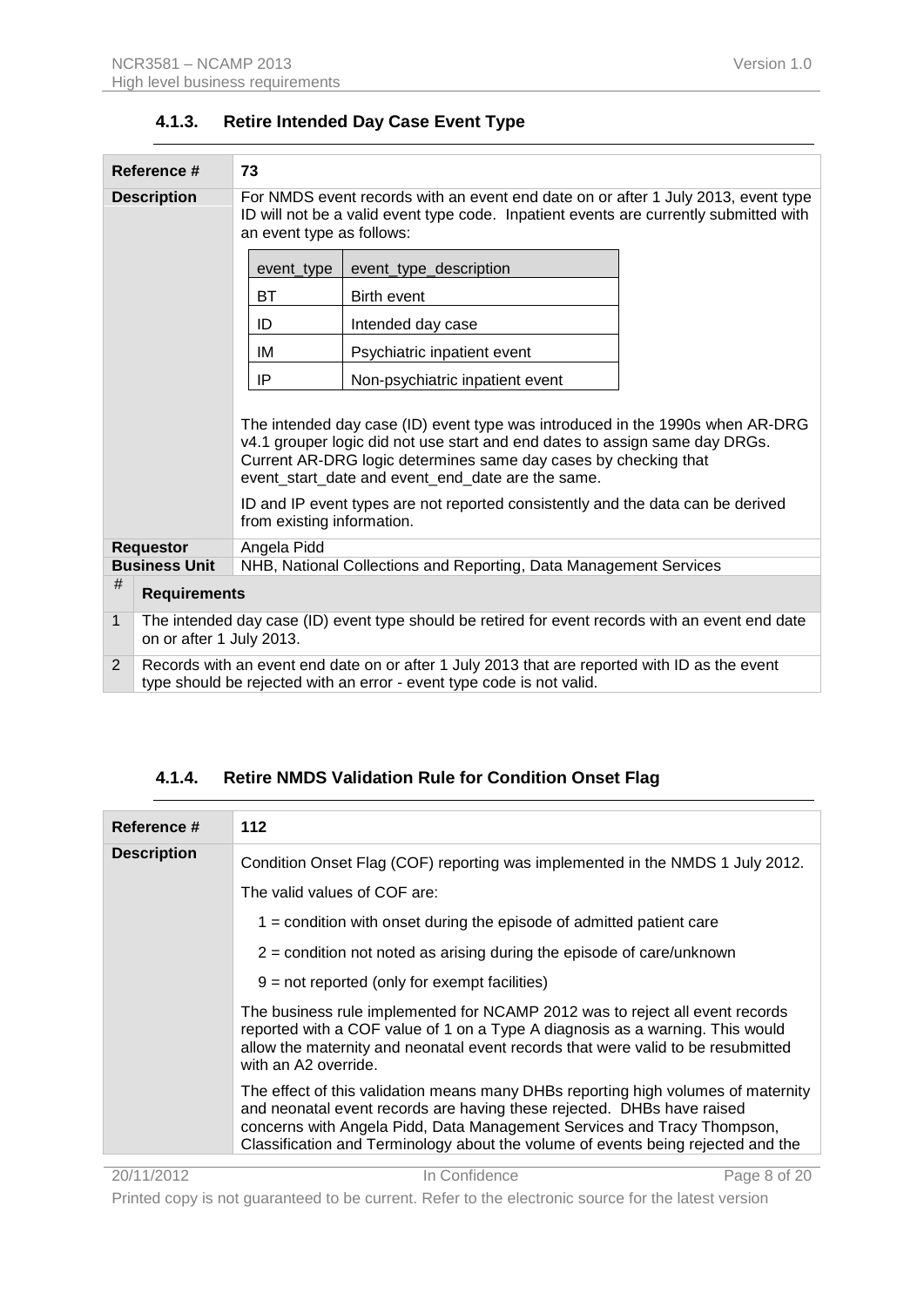|   |                                                                                                                                                   | increased work involved in re-submitting these event records. Some DHBs have<br>indicated they may report inaccurately to stop these rejections occurring or alter<br>reporting processes so their system ignores the rejection (set default COF values). |  |
|---|---------------------------------------------------------------------------------------------------------------------------------------------------|-----------------------------------------------------------------------------------------------------------------------------------------------------------------------------------------------------------------------------------------------------------|--|
|   |                                                                                                                                                   | It is proposed that the validation for Diagnosis $Type = A AND condition onset value$<br>$= 1 - Yes$ (True) reject with warning be retired.                                                                                                               |  |
|   |                                                                                                                                                   | The Classification and Terminology team will implement regular monitoring of COF<br>and report back to DHBs to ensure the principal diagnosis has the correct COF<br>value of 2 for event records that are not neonatal or maternity.                     |  |
|   |                                                                                                                                                   | Retiring the validation will reduce the number of rejections returned to the DHBs<br>and will eliminate the need for DHBs to re-submit each valid event record with A2<br>override.                                                                       |  |
|   |                                                                                                                                                   | See Appendix B for before and after proposed process flow.                                                                                                                                                                                                |  |
|   | <b>Requestor</b>                                                                                                                                  | Jenny Anthony, Canterbury DHB                                                                                                                                                                                                                             |  |
|   |                                                                                                                                                   | Mandy MacKay, Capital and Coast DHB                                                                                                                                                                                                                       |  |
|   |                                                                                                                                                   | Sharon Morse, Hutt Valley DHB                                                                                                                                                                                                                             |  |
|   | <b>Business Unit</b>                                                                                                                              | <b>DHBs</b>                                                                                                                                                                                                                                               |  |
| # | <b>Requirements</b>                                                                                                                               |                                                                                                                                                                                                                                                           |  |
| 1 | Retire the validation for Diagnosis Type = A AND condition onset code = $1 - Yes$ (True) reject<br>with warning.                                  |                                                                                                                                                                                                                                                           |  |
| 2 | Update the NMDS File Specification and Data Dictionary documentation.                                                                             |                                                                                                                                                                                                                                                           |  |
| 3 | The Classification and Terminology team will develop monitoring reports to ensure non<br>maternity/neonatal event records are reported correctly. |                                                                                                                                                                                                                                                           |  |

### <span id="page-8-0"></span>**4.1.5. Reactivate Health Specialty Codes S11 for Intestinal Failure Specialist Service and M24 for Paediatric Metabolic Service**

| Reference #        | 113                                                                                                                                                                                                                                                                                                                                                                                   |
|--------------------|---------------------------------------------------------------------------------------------------------------------------------------------------------------------------------------------------------------------------------------------------------------------------------------------------------------------------------------------------------------------------------------|
| <b>Description</b> | <b>Health Specialty Code S11 for Intestinal Failure Specialist Service</b><br>Auckland DHB would like to identify NMDS and NNAPC event records for patients<br>treated by the Intestinal Failure Specialist Service. In order to do this they have<br>requested reactivation of the retired Health Specialty Code (HSC) S11 Allied<br>Health / Community gastroenterological surgery. |
|                    | Currently HSC S11 has a retired date of 30/06/2005.                                                                                                                                                                                                                                                                                                                                   |
|                    | Guidelines for assigning this HSC for intestinal failure cases will be developed and<br>published in the NMDS Data Dictionary. This does not impact on the purchase unit<br>assignment for these event records.                                                                                                                                                                       |
|                    | <b>Health Specialty Code M24 for Paediatric Metabolic Service</b><br>Auckland DHB would like to identify NMDS and NNPAC event records for patients<br>treated by the Paediatric Metabolic Service. They have requested reactivation of<br>the retired HSC M24 Specialist Paediatric Endocrinology and Diabetology.<br>Currently HSC M24 has a retired date of 30/06/2007.             |
|                    |                                                                                                                                                                                                                                                                                                                                                                                       |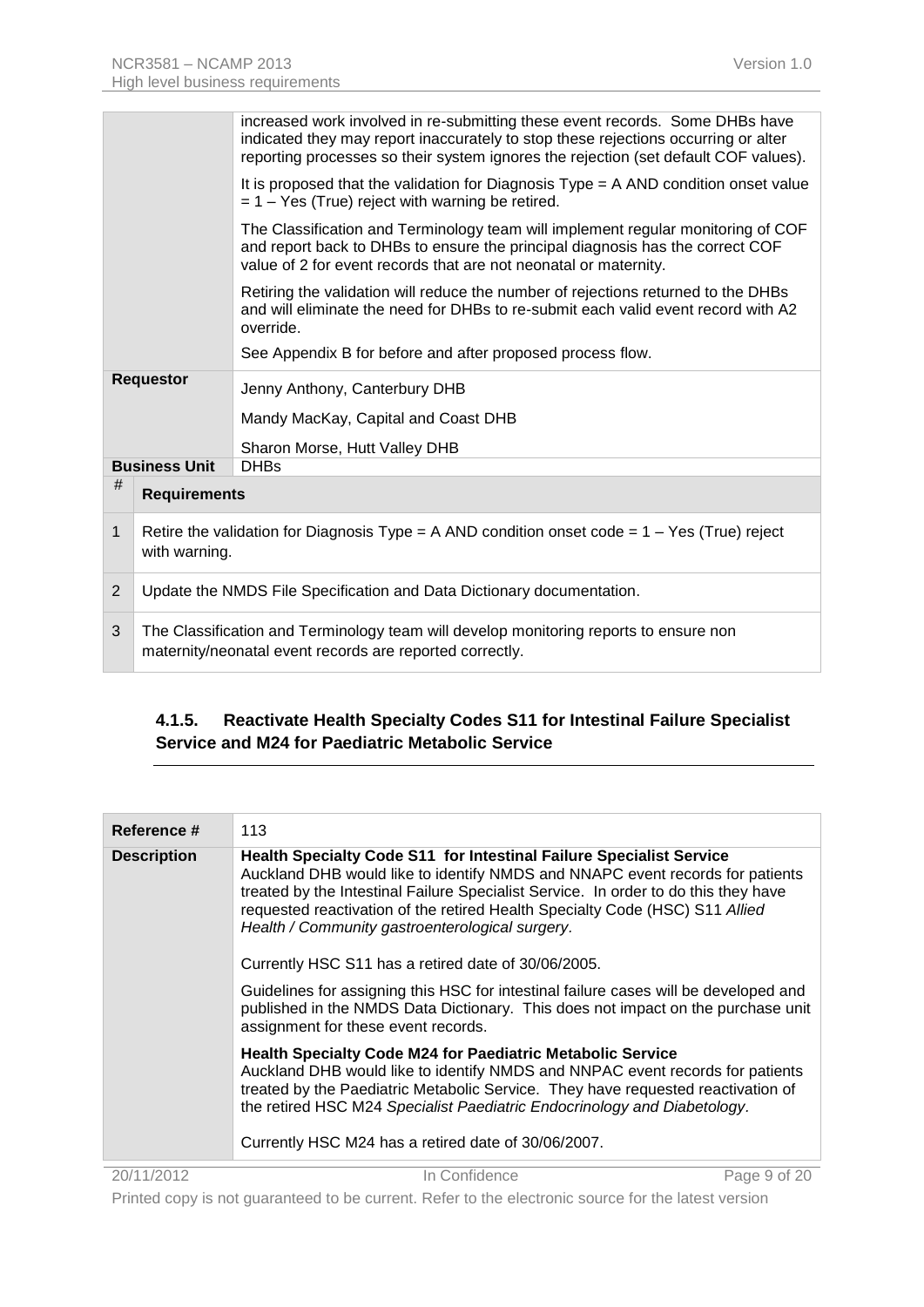| <b>Requestor</b>     |                                                                    | Justine Tringham ADHB                                  |
|----------------------|--------------------------------------------------------------------|--------------------------------------------------------|
| <b>Business Unit</b> |                                                                    | <b>DHB</b>                                             |
| #                    | <b>Requirements</b>                                                |                                                        |
|                      | Reactivate the Health Speciality Code S11.                         |                                                        |
| 2                    | Develop guidelines for assigning S11 for intestinal failure cases. |                                                        |
| 3                    | Reactivate the Health Speciality Code M24.                         |                                                        |
| $\overline{4}$       |                                                                    | Update code tables and NMDS and NNPAC Data Dictionary. |
| 5                    |                                                                    | Populate the reactivated HSCs in Business Objects.     |

## <span id="page-9-1"></span><span id="page-9-0"></span>**4.2. NNPAC Requirements**

#### **4.2.1. Clarifying Reporting Requirements for Hospital Services Delivered by Other Providers**

| Reference #        | 45                                                                                                                                                                                                                                                                                                                                                                                                                            |
|--------------------|-------------------------------------------------------------------------------------------------------------------------------------------------------------------------------------------------------------------------------------------------------------------------------------------------------------------------------------------------------------------------------------------------------------------------------|
| <b>Description</b> | Many DHBs have sub-contracted services to Primary Health Organisations<br>(PHOs), Integrated Family Health Centres (IFHCs) or General Practitioners (GPs)<br>that were previously provided by a DHB Provider Arm / hospital. Examples of<br>services that have been contracted out include Health of Older Peoples services,<br>Community Nursing services, Avastin (eye) injections and the removal of some<br>skin lesions. |
|                    | Each of these services use purchase unit codes (see Purchase Unit Data<br>Dictionary Information) http://www.nsfl.health.govt.nz/apps/nsfl.nsf/pagesmh/463<br>and the relevant overarching mandatory nationwide service specifications<br>(published on the Nationwide Service Framework Library website<br>http://www.nsfl.health.govt.nz/apps/nsfl.nsf/pagesmh/468).                                                        |
|                    | Some purchase units have mandatory reporting requirements to NNPAC. The<br>Purchase Unit Change Notifications for reporting to National Collections are on the<br>Purchase Unit Data Dictionary (PUDD) Information webpage and are updated with<br>each new version of the PUDD.                                                                                                                                              |
|                    | The reporting requirements for service providers are detailed in the above<br>documents and the Service provider in conjunction with the contract holder (DHB)<br>must comply with the requirements of reporting to the national data collections.                                                                                                                                                                            |
|                    | When a service previously provided by a DHB provider arm is contracted to<br>another health provider (that perhaps has never reported to the national collections<br>before) there is confusion about the reporting requirements for that service. This<br>change notice is to clarify the requirements.                                                                                                                      |
|                    | Both the DHBs and the Ministry need continuity of data in the national collections                                                                                                                                                                                                                                                                                                                                            |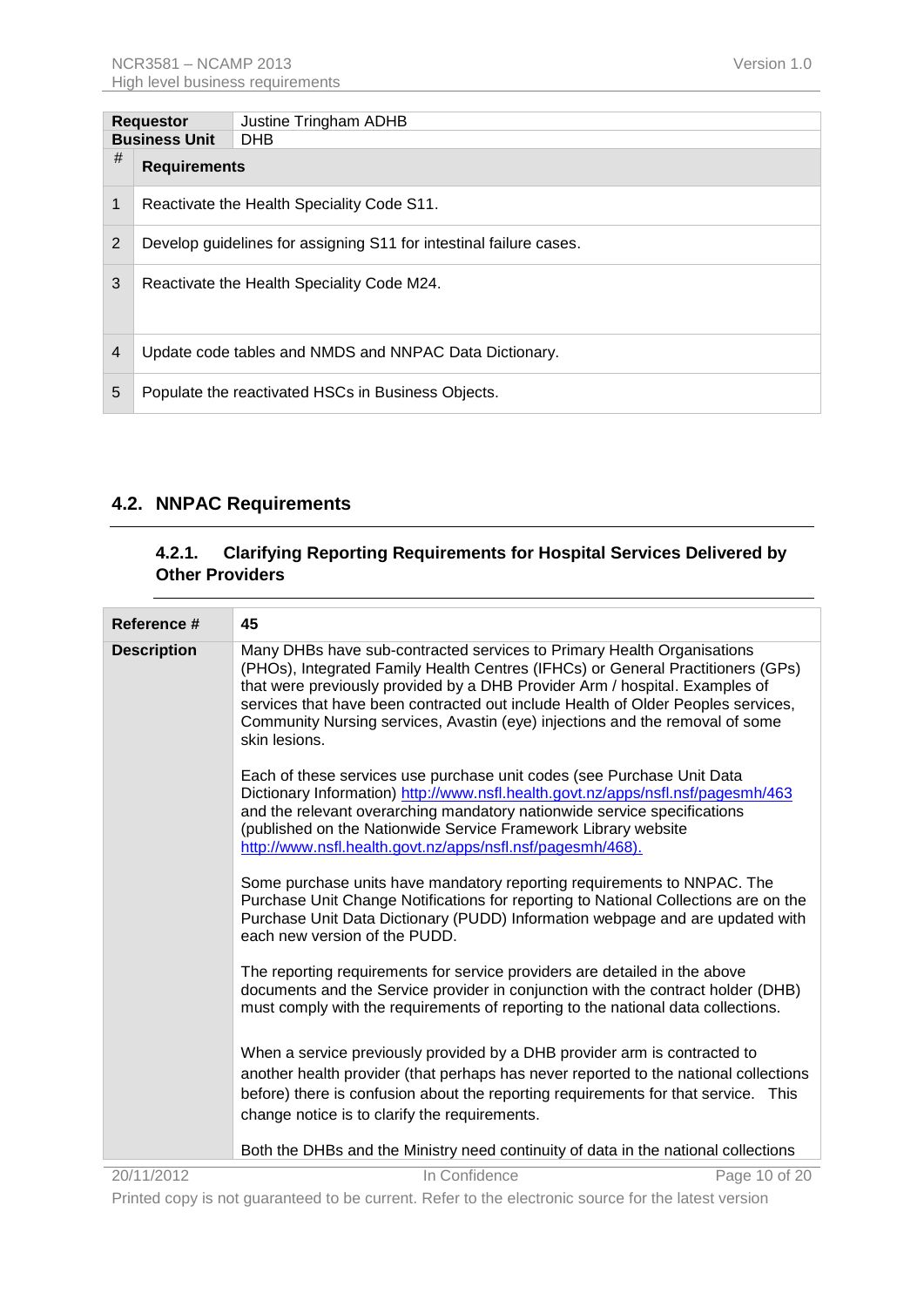|   |                          |            | for services that DHBs fund. Even though the service is being provided by a<br>different provider, the core set of data still needs to be reported into the national<br>collections (NNPAC or NMDS).                                                                                                                                                                                                                                                                                                                                                                                   |
|---|--------------------------|------------|----------------------------------------------------------------------------------------------------------------------------------------------------------------------------------------------------------------------------------------------------------------------------------------------------------------------------------------------------------------------------------------------------------------------------------------------------------------------------------------------------------------------------------------------------------------------------------------|
|   |                          |            | NNPAC and NMDS data is used for many purposes. When combined with the<br>national cost data collection process it provides a comprehensive dataset to<br>support the following:                                                                                                                                                                                                                                                                                                                                                                                                        |
|   |                          |            | a. Updating Inter-district Flow (IDF) and reference prices                                                                                                                                                                                                                                                                                                                                                                                                                                                                                                                             |
|   |                          | b.         | Populating the National Event Level Cost Data Cube                                                                                                                                                                                                                                                                                                                                                                                                                                                                                                                                     |
|   |                          | C.         | Service planning – analysis of activity, cost and revenue across DHBs,<br>tertiary and secondary services, inpatient and outpatient activity under the<br>work of the Long Term Sector Framework                                                                                                                                                                                                                                                                                                                                                                                       |
|   |                          |            | d. Development and maintenance of versions of New Zealand WIES<br>(costweights)                                                                                                                                                                                                                                                                                                                                                                                                                                                                                                        |
|   |                          |            | e. Rerunning of the Tertiary Adjuster Pool and National Paediatrics Adjuster                                                                                                                                                                                                                                                                                                                                                                                                                                                                                                           |
|   |                          | f.         | IDF Pricing (casemix pricing and reviews of non-casemix purchase unit<br>price relativities)                                                                                                                                                                                                                                                                                                                                                                                                                                                                                           |
|   |                          | g.         | Continuing reviews of priority areas in non-casemix pricing                                                                                                                                                                                                                                                                                                                                                                                                                                                                                                                            |
|   |                          | h.         | Supporting work on mental health and elective services                                                                                                                                                                                                                                                                                                                                                                                                                                                                                                                                 |
|   |                          | i.         | Supplying data to the Hospital Quality and Productivity programme<br>(HQ&P) and the Health Round Table (HRT)                                                                                                                                                                                                                                                                                                                                                                                                                                                                           |
|   |                          | j.         | Re-producing data for DHBs to allow DHBs and key groups to undertake<br>further analysis, such as benchmarking and productivity work.                                                                                                                                                                                                                                                                                                                                                                                                                                                  |
|   |                          |            | When provision of health services is contracted to the primary health care sector,<br>the requirements of the service specifications (and therefore the reporting<br>requirements) do not change. Both the DHBs and the Ministry still need the<br>minimum set of data reported to NNPAC and NMDS to be available in the data<br>warehouse for the purposes listed above.                                                                                                                                                                                                              |
|   |                          |            | The Operational Policy Framework (OPF) requires DHBs to ensure that the new<br>service provider is contractually required to collect and report information to the<br>national collections.                                                                                                                                                                                                                                                                                                                                                                                            |
|   | <b>Requestor</b>         |            | Angela Pidd, Jane Craven                                                                                                                                                                                                                                                                                                                                                                                                                                                                                                                                                               |
| # | <b>Business Unit</b>     | <b>NHB</b> |                                                                                                                                                                                                                                                                                                                                                                                                                                                                                                                                                                                        |
|   | <b>Requirements</b>      |            |                                                                                                                                                                                                                                                                                                                                                                                                                                                                                                                                                                                        |
| 1 | framework.               |            | Where DHBs contract another organisation to provide a publicly funded service the data<br>collection and reporting requirements must be carried over to the new service provider's contract.<br>It is the DHBs responsibility to ensure that the new provider reports to the national collections.<br>The DHB will also ensure the correct purchase units are used and the provider adheres to the<br>mandatory common counting standards and other documents in the nationwide service<br>The NNPAC and NMDS reporting requirements are specified in the file layout documentation on |
|   | the Ministry's web site. |            |                                                                                                                                                                                                                                                                                                                                                                                                                                                                                                                                                                                        |
| 2 |                          |            | If the service provider does not currently report to the national collections the DHB should support<br>them to ensure that the minimum data set is reported to NNPAC or NMDS for these services.<br>Support is also available from National Collections and Reporting Group at the Ministry.                                                                                                                                                                                                                                                                                          |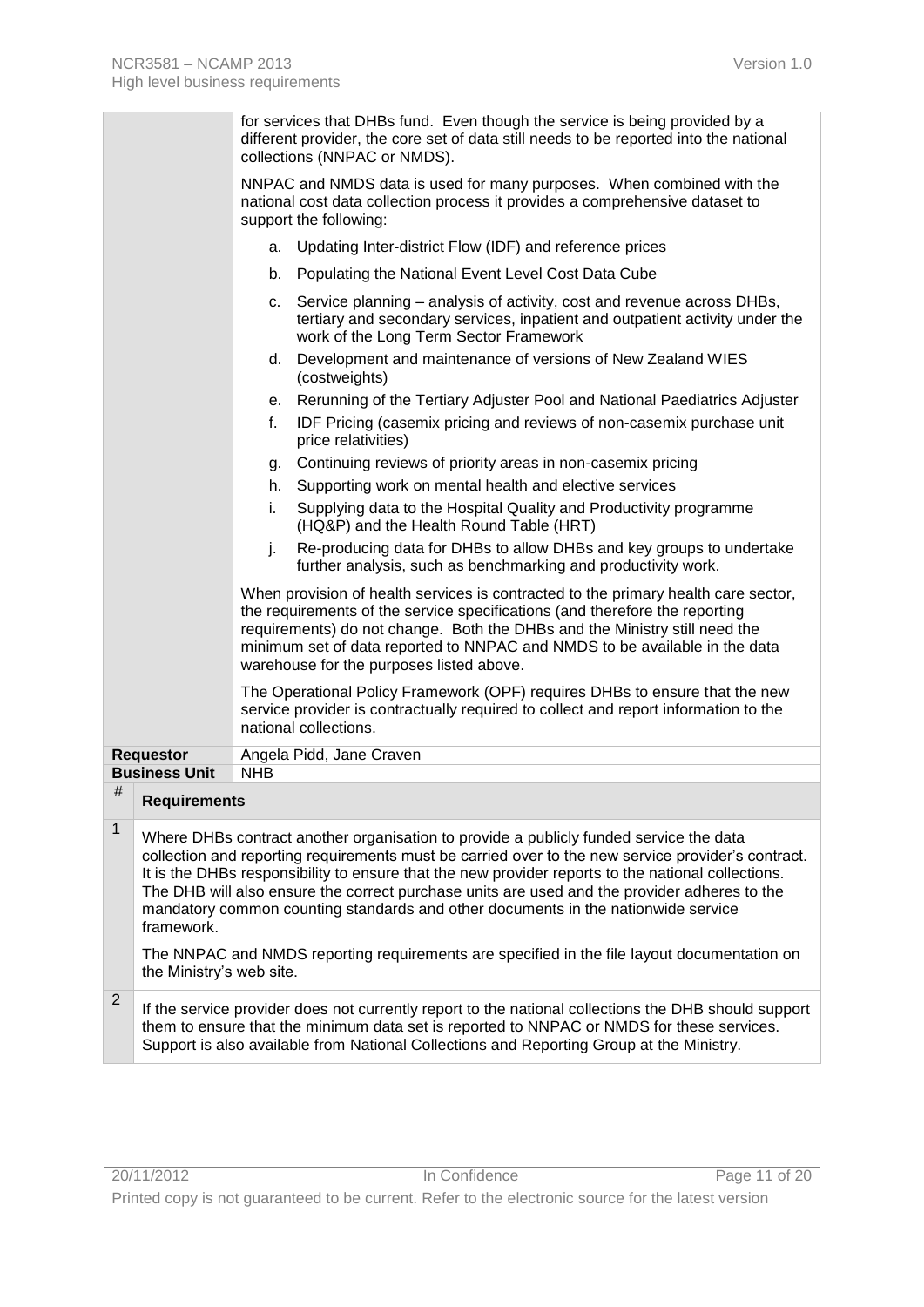<span id="page-11-0"></span>

| Reference #<br>64        |                                                                                                                                                                                                                                                                                                                                                                                                                                                                                                                                         |  |
|--------------------------|-----------------------------------------------------------------------------------------------------------------------------------------------------------------------------------------------------------------------------------------------------------------------------------------------------------------------------------------------------------------------------------------------------------------------------------------------------------------------------------------------------------------------------------------|--|
| Description              | A bowel screening pilot began in Waitemata DHB in October 2011. The pilot will<br>run for four years and will determine whether a bowel screening programme should<br>be rolled out nationally. Participants are offered a colonoscopy if their screening<br>test result indicates they need further investigation. Colonoscopies for the pilot are<br>performed at the programme's dedicated endoscopy facility at Waitakere Hospital,<br>which has capacity to deliver about 50 colonoscopies a week.                                 |  |
|                          | These colonoscopies along with all other hospital event records are submitted to<br>National Collections, either the National Minimum Data Set (NMDS) or the National<br>Non-Admitted Patient Collection (NNPAC).                                                                                                                                                                                                                                                                                                                       |  |
|                          | The pilot is being funded nationally by the Ministry of Health and the colonoscopies<br>provided as part of the pilot need to be distinguished from those provided and<br>funded by Waitemata DHB as part of their medical and surgical services or<br>purchased by the Ministry as part of Elective funding.                                                                                                                                                                                                                           |  |
|                          | It was proposed that the pilot colonoscopies be submitted under the purchaser<br>code 34 MoH funded. Any colonoscopies delivered as part of medical and surgical<br>services would be submitted with the purchaser code 35 DHB funded. Purchaser<br>code 34 could then be excluded from monitoring reports by elective services. Event<br>records for 2011/12 and 2012/13 have been reported in this way.                                                                                                                               |  |
|                          | Since targeted funding was introduced in 2004 some DHBs have reported some<br>surgical activity against purchaser code 34 (approximately 500-1000 surgical<br>discharges per annum since 2007). The code is used most commonly by the<br>Mobile Surgical Services (MSS) provider, who also provides colonoscopy<br>procedures. Electives have been including both purchaser 34 (Ministry) and 35<br>(DHB) in their monitoring reports to include all activity eligible for inclusion under<br>the Electives and Ambulatory Initiatives. |  |
|                          | Excluding purchaser code 34 will:                                                                                                                                                                                                                                                                                                                                                                                                                                                                                                       |  |
|                          | Exclude eligible activity from DHB base volumes under the Initiatives                                                                                                                                                                                                                                                                                                                                                                                                                                                                   |  |
|                          | Result in Electives Initiative surgery volumes being different to the<br>$\bullet$<br><b>Electives Health target</b>                                                                                                                                                                                                                                                                                                                                                                                                                    |  |
|                          | Excluding colonoscopies provided for the Waitemata DHB population<br>which have been assigned to purchaser code 34 will also exclude MSS<br>provided surgery.                                                                                                                                                                                                                                                                                                                                                                           |  |
|                          | It is proposed that a new purchaser code be created for screening pilots funded by<br>the Ministry of Health.                                                                                                                                                                                                                                                                                                                                                                                                                           |  |
|                          | The new purchaser code will be 33 MoH Screening Pilot.                                                                                                                                                                                                                                                                                                                                                                                                                                                                                  |  |
|                          | Waitemata would be required to resubmit all pilot colonoscopy events since 2011<br>with the new purchaser code 33. They would submit new events from the Bowel<br>Screening pilot with purchaser code 33. Electives would then include both<br>purchaser code 34 (Ministry) and 35 (DHB) in monitoring reports but exclude the<br>purchaser code 33.                                                                                                                                                                                    |  |
| Requestor                | Jane Potiki                                                                                                                                                                                                                                                                                                                                                                                                                                                                                                                             |  |
| <b>Business Unit</b>     | <b>NHB Electives Team</b>                                                                                                                                                                                                                                                                                                                                                                                                                                                                                                               |  |
| #<br><b>Requirements</b> |                                                                                                                                                                                                                                                                                                                                                                                                                                                                                                                                         |  |

# **4.2.2. Bowel Screening Pilot**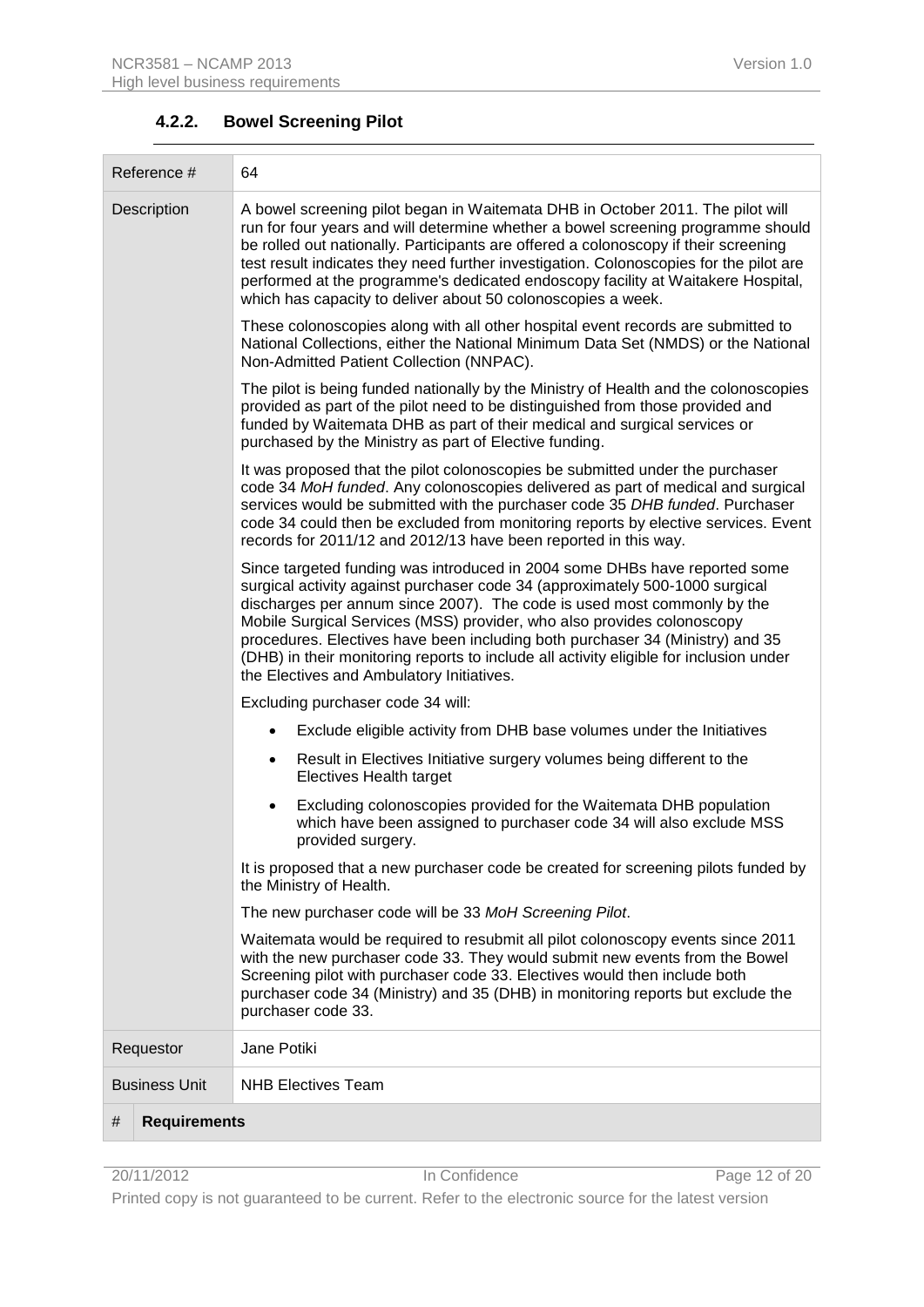| 1              | Add purchaser code 33 to the code set of purchaser codes:                        |                            |  |
|----------------|----------------------------------------------------------------------------------|----------------------------|--|
|                | <b>Purchaser Code</b>                                                            | 33                         |  |
|                | <b>Purchaser Code Description</b>                                                | <b>MoH Screening Pilot</b> |  |
|                | <b>Purchaser Address</b>                                                         | Wellington                 |  |
|                | <b>Purchaser Start Date</b>                                                      | 1/10/2011                  |  |
|                | <b>Purchaser End Date</b>                                                        | Null                       |  |
| 2              | Add the new code to the shared purchaser code table used by NBRS and NMDS loads. |                            |  |
| 3              | Add code to the table used by the NNPAC load.                                    |                            |  |
| 4              | Add code to the shared code table used by NBRS and NMDS and NNPAC datamarts.     |                            |  |
| 5              | Include purchaser code 33 in the publicly funded purchaser codes table.          |                            |  |
| 6              | Events loaded with a purchaser code 33 will have the Private Flag set to N=No.   |                            |  |
| $\overline{7}$ | Purchaser code 33 must be reported through the Business Objects Universe.        |                            |  |

# <span id="page-12-1"></span><span id="page-12-0"></span>**4.3. Miscellaneous**

#### **4.3.1. Update to NMDS Business Rules**

| Reference #        | Supplementary 1 - Advisory Ministry Only                                                                                                                                                                                                                                                                                                                                                                                                                                                                                                                                                                                                                                                                                                                                                                                                                                                                                                                                                                                                                                                                     |
|--------------------|--------------------------------------------------------------------------------------------------------------------------------------------------------------------------------------------------------------------------------------------------------------------------------------------------------------------------------------------------------------------------------------------------------------------------------------------------------------------------------------------------------------------------------------------------------------------------------------------------------------------------------------------------------------------------------------------------------------------------------------------------------------------------------------------------------------------------------------------------------------------------------------------------------------------------------------------------------------------------------------------------------------------------------------------------------------------------------------------------------------|
| <b>Description</b> | Alterations to business rules will be made to alleviate issues in submitting various<br>events. This was considered urgent due to the number of events being rejected in<br>error.                                                                                                                                                                                                                                                                                                                                                                                                                                                                                                                                                                                                                                                                                                                                                                                                                                                                                                                           |
|                    | The following Business Rules will be updated in November 2012.                                                                                                                                                                                                                                                                                                                                                                                                                                                                                                                                                                                                                                                                                                                                                                                                                                                                                                                                                                                                                                               |
|                    | 1. Alter Duplicate / Overlap Validation for Same-day events of different types at<br>the same facility.                                                                                                                                                                                                                                                                                                                                                                                                                                                                                                                                                                                                                                                                                                                                                                                                                                                                                                                                                                                                      |
|                    | NCAMP 2011 implemented a new duplicate rule validation that is too prohibitive:<br>that is, same-day events of different types at the same facility are not allowed.<br>However, it is possible for patients to have two one-day events of different types at<br>the same facility, and legitimate events have been rejected as an error ever since.<br>The Ministry's solution is to alter the validation rule by incorporating the Event<br>Local Identifier ('local ID') in this validation. The local ID is a value supplied by the<br>DHBs to "distinguish two or more events of the same type occurring on the same<br>day at the same facility" (from the file spec). The rule is for the first event to have a<br>local ID of 9; the second event should have a local ID of 8; and so on. As part of<br>altering the original validation rule events where the local IDs are different will<br>"reject with a warning". Events where the local IDs are the same will continue to be<br>"rejected as an error".<br>2. Make Condition Onset Flag optional for open Inpatient Mental Health (IM) events |
|                    | NCAMP 2012 introduced Condition Onset Flag (COF) values for all event records                                                                                                                                                                                                                                                                                                                                                                                                                                                                                                                                                                                                                                                                                                                                                                                                                                                                                                                                                                                                                                |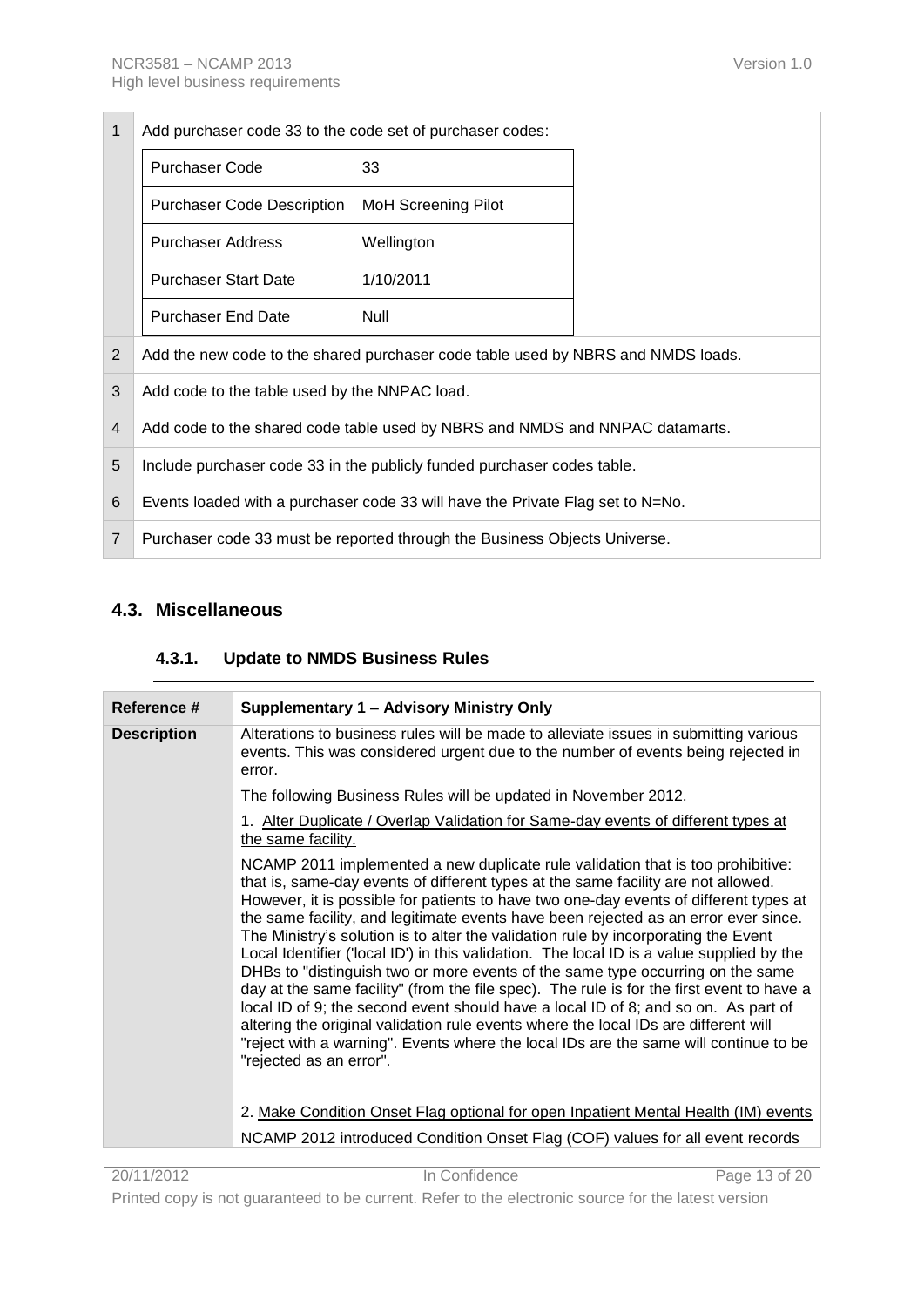|                                               |                                       | ending on or after 1 July 2012.                                                                                                                                                                                                                                                                                                                                                                                                                |
|-----------------------------------------------|---------------------------------------|------------------------------------------------------------------------------------------------------------------------------------------------------------------------------------------------------------------------------------------------------------------------------------------------------------------------------------------------------------------------------------------------------------------------------------------------|
|                                               |                                       | Some DHBs submit provisional diagnosis data for open Mental Health Events ('IM<br>events'). Historically there was a requirement to submit provisional diagnosis and<br>legal status data for IM event records within 28 days of the admission to the<br>NMDS. Therefore these event records are submitted without an event end date.<br>Failing to submit a COF value with the provisional diagnosis causes these event<br>records to reject. |
|                                               |                                       | The Ministry's solution is to make the reporting of COF optional for these open IM<br>event records, and to record a '9' $(9 = not reported)$ as the COF value where the<br>COF value is not supplied.                                                                                                                                                                                                                                         |
|                                               |                                       | 3. Ensure no more than one birth event (BT) record is reported for any one NHI                                                                                                                                                                                                                                                                                                                                                                 |
|                                               |                                       | Where a birth event (BT) record is submitted and an existing BT event record for<br>that NHI already exists in the NMDS then the event record will be rejected.                                                                                                                                                                                                                                                                                |
|                                               |                                       | <b>Error Message</b>                                                                                                                                                                                                                                                                                                                                                                                                                           |
|                                               |                                       | [NMDS3025E] Event cannot overlap existing event – There is already a birth event<br>recorded for this NHI.                                                                                                                                                                                                                                                                                                                                     |
|                                               | <b>Requestor</b>                      | Ministry                                                                                                                                                                                                                                                                                                                                                                                                                                       |
|                                               | <b>Business Unit</b>                  | <b>NHB</b>                                                                                                                                                                                                                                                                                                                                                                                                                                     |
| #                                             | <b>Requirements</b>                   |                                                                                                                                                                                                                                                                                                                                                                                                                                                |
| $\mathbf{1}$                                  | Implement new rules 21 November 2012. |                                                                                                                                                                                                                                                                                                                                                                                                                                                |
| 2<br>Update NMDS File Specification document. |                                       |                                                                                                                                                                                                                                                                                                                                                                                                                                                |

#### **4.3.2. Continue Preparation for ICD-10-AM 8th Edition Upgrade**

<span id="page-13-0"></span>

| Reference #          |                                                                                | Supplementary 2 - Advisory Ministry Only               |
|----------------------|--------------------------------------------------------------------------------|--------------------------------------------------------|
| <b>Description</b>   |                                                                                | Continue Preparation for ICD-10-AM 8th Edition Upgrade |
|                      | <b>Requestor</b>                                                               | <b>NCAMP 2014</b>                                      |
| <b>Business Unit</b> |                                                                                |                                                        |
| #                    | <b>Requirements</b>                                                            |                                                        |
| 1                    | Obtain National Casemix and Classification Centre Licence Agreement.           |                                                        |
| 2                    | Complete code table analysis.                                                  |                                                        |
| 3                    | Develop clinical code table and backwards and forwards logical mapping tables. |                                                        |
| $\overline{4}$       | Identify business requirements.                                                |                                                        |
| 5                    | Continue System Impact Assessment (SIA)/Specifications.                        |                                                        |

#### **4.3.3. Continue NMDS File Loading Menu Application Repair**

<span id="page-13-1"></span>

|                      | Reference #         | Supplementary 3 - Advisory Ministry Only           |               |
|----------------------|---------------------|----------------------------------------------------|---------------|
| <b>Description</b>   |                     | Continue NMDS File Loading Menu Application Repair |               |
| <b>Requestor</b>     |                     | <b>NCAMP 2013</b>                                  |               |
| <b>Business Unit</b> |                     |                                                    |               |
| #                    | <b>Requirements</b> |                                                    |               |
| 20/11/2012           |                     | In Confidence                                      | Page 14 of 20 |

Printed copy is not guaranteed to be current. Refer to the electronic source for the latest version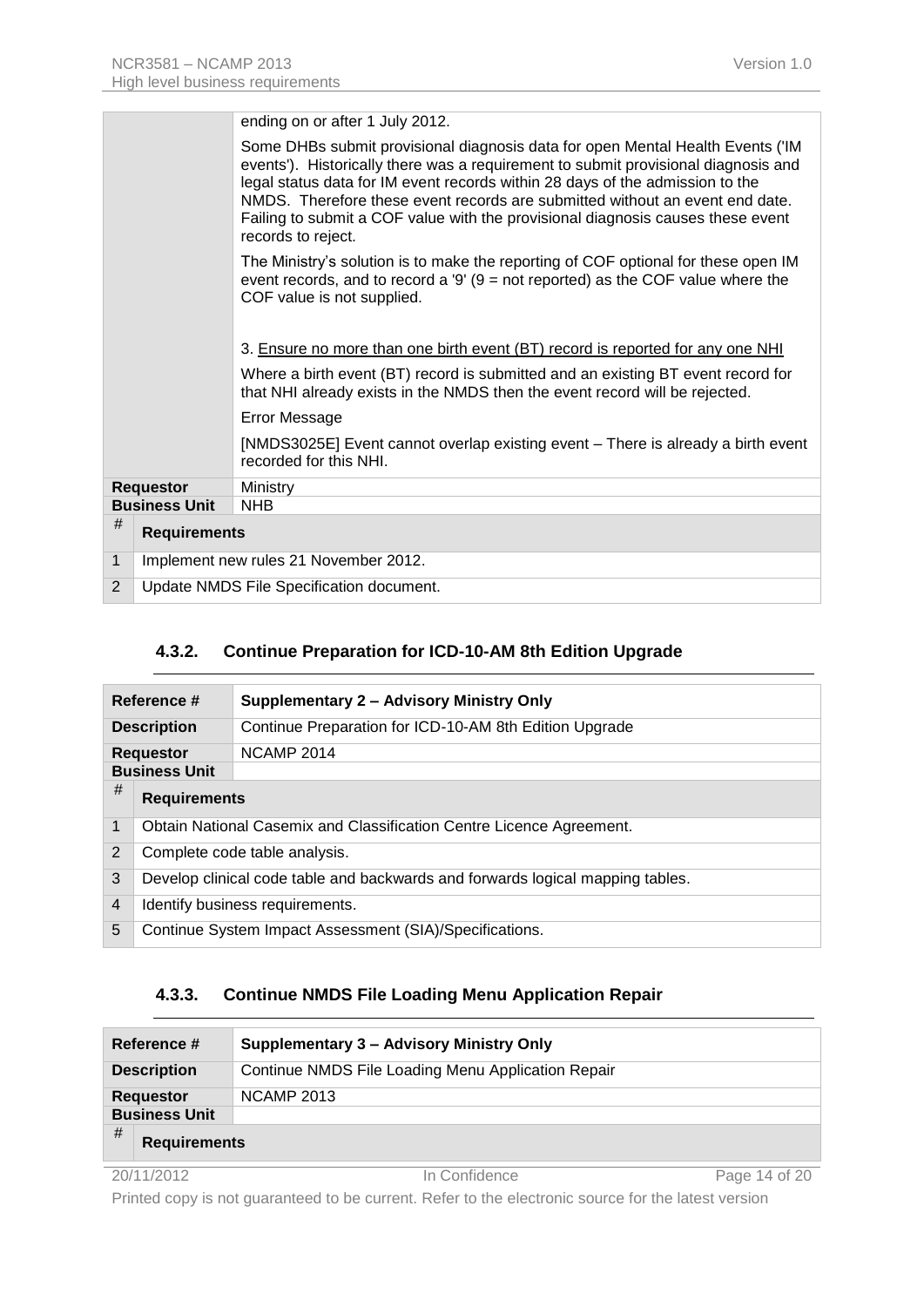|   | Identify detailed requirements for NMDS Load Menu.   |
|---|------------------------------------------------------|
|   | Develop solution.                                    |
|   | Implement fixes through test environments.           |
|   | Develop documentation to support the repaired menus. |
| 5 | Migrate through to production.                       |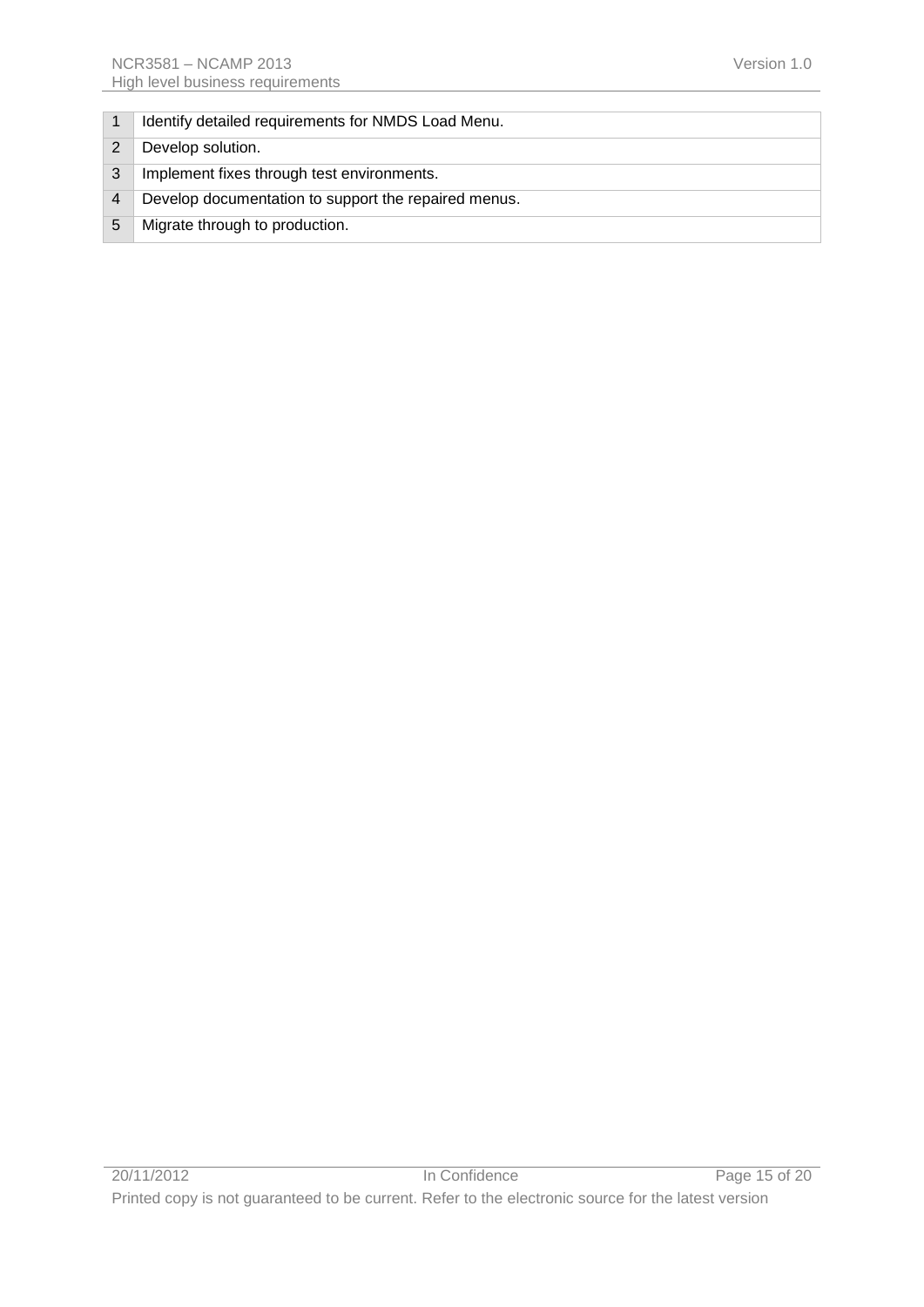# <span id="page-15-0"></span>**Appendix A Definitions**

| <b>Abbreviation</b> | <b>Definition</b>                                                                                                           |
|---------------------|-----------------------------------------------------------------------------------------------------------------------------|
| <b>ADHB</b>         | <b>Auckland District Health Board</b>                                                                                       |
| AR-DRG              | Australian Refined Diagnosis-Related Group                                                                                  |
| <b>BT</b>           | <b>Birth Event</b>                                                                                                          |
| CC                  | <b>Complication and/or Comorbidity</b>                                                                                      |
| <b>CCL</b>          | <b>Complication and Comorbidity Level</b>                                                                                   |
| <b>COF</b>          | <b>Condition Onset Flag</b>                                                                                                 |
| <b>DHB</b>          | <b>District Health Board</b>                                                                                                |
| <b>DRG</b>          | <b>Diagnosis Related Group</b>                                                                                              |
| <b>GP</b>           | <b>General Practitioner</b>                                                                                                 |
| <b>HIP</b>          | <b>Health Identity Project</b>                                                                                              |
| HQ&P                | <b>Hospital Quality and Productivity</b>                                                                                    |
| <b>HRT</b>          | <b>Health Round Table</b>                                                                                                   |
| <b>HSC</b>          | <b>Health Speciality Code</b>                                                                                               |
| ICD-10-AM           | International Statistical Classification of Diseases and Related Health<br>Problems, 10th Revision, Australian Modification |
| ID                  | Intended Day Case                                                                                                           |
| <b>IDF</b>          | <b>Inter-District Flow</b>                                                                                                  |
| <b>IFHCs</b>        | Integrated Family Health Centres                                                                                            |
| IM                  | <b>Psychiatric Inpatient Event</b>                                                                                          |
| IP                  | Non-psychiatric Inpatient Event                                                                                             |
| Local ID            | Local Identifier                                                                                                            |
| <b>MDC</b>          | <b>Major Diagnostic Category</b>                                                                                            |
| <b>MOH</b>          | Ministry of Health                                                                                                          |
| MoU                 | Memorandum of Understanding                                                                                                 |
| <b>MSS</b>          | <b>Mobile Surgical Services</b>                                                                                             |
| <b>MV</b>           | <b>Mechanical Ventilation</b>                                                                                               |
| <b>NBRS</b>         | <b>National Booking Reporting System</b>                                                                                    |
| <b>NCAMP</b>        | National Collections Annual Maintenance Programme                                                                           |
| <b>NCR</b>          | National Collections and Reporting                                                                                          |
| <b>NHB</b>          | National Health Board                                                                                                       |
| <b>NHI</b>          | National Health Index                                                                                                       |

20/11/2012 In Confidence Page 16 of 20

Printed copy is not guaranteed to be current. Refer to the electronic source for the latest version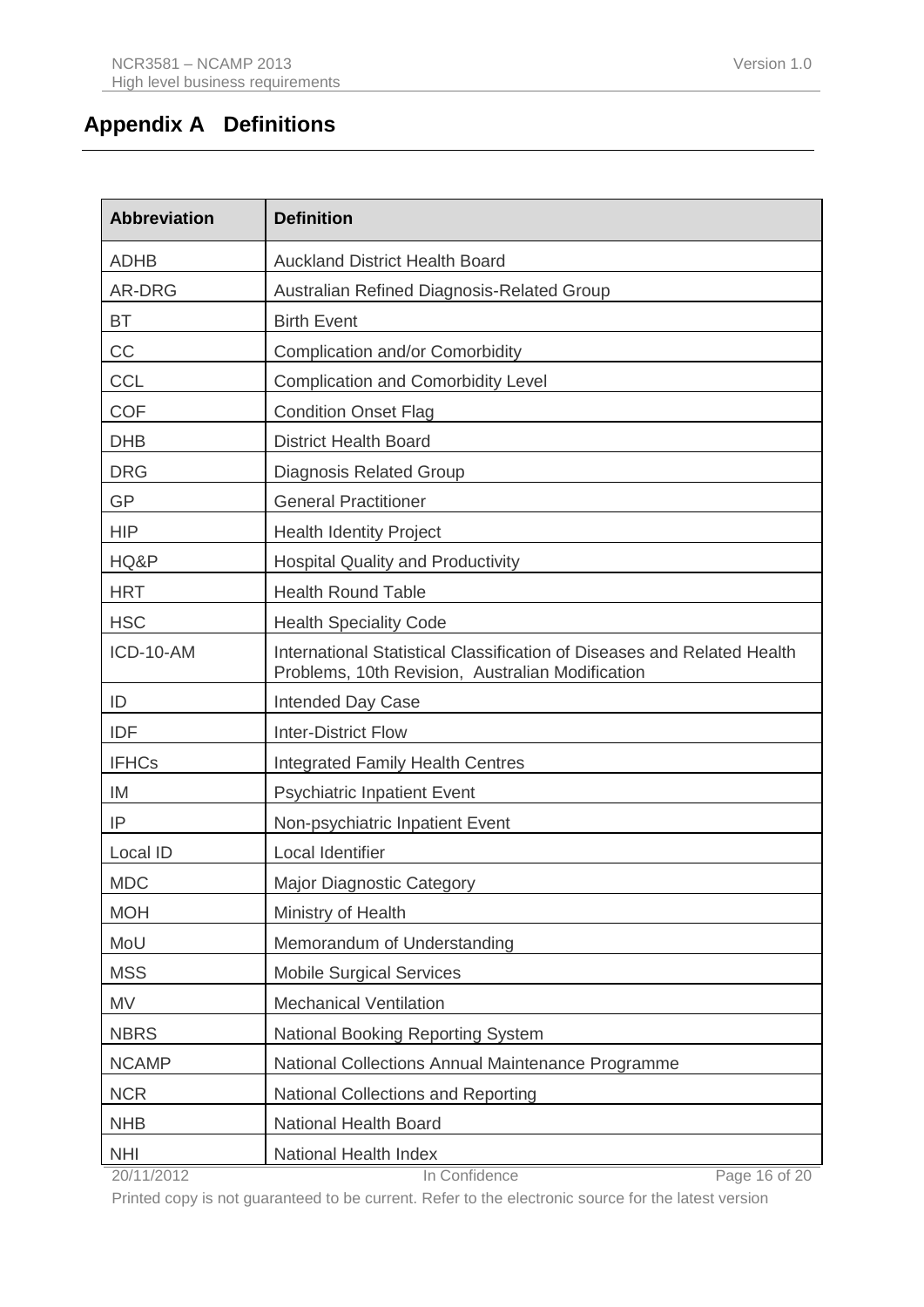| <b>Abbreviation</b>    | <b>Definition</b>                                   |
|------------------------|-----------------------------------------------------|
| <b>NMDS</b>            | National Minimum Data Set                           |
| <b>NNPAC</b>           | <b>National Non-Admitted Patient Collection</b>     |
| <b>NSF</b>             | Nationwide Service Framework                        |
| <b>NZ</b>              | New Zealand                                         |
| <b>NZDRG</b>           | New Zealand Diagnosis Related Group                 |
| <b>OPF</b>             | <b>Operational Policy Framework</b>                 |
| <b>PAS</b>             | <b>Patient Administration System</b>                |
| <b>PCCL</b>            | <b>Patient Clinical Complexity Level</b>            |
| <b>PHO<sub>s</sub></b> | <b>Primary Health Organisations</b>                 |
| <b>PMS</b>             | Patient Management System                           |
| <b>PRIMHD</b>          | Programme for the Integration of Mental Health Data |
| PU                     | <b>Purchase Unit</b>                                |
| <b>PUDD</b>            | <b>Purchase Unit Data Dictionary</b>                |
| <b>SFLP</b>            | Selective Fetoscopic Laser Photocoagulation         |
| <b>SIA</b>             | <b>Systems Impact Assessment</b>                    |
| <b>UAT</b>             | <b>User Acceptance Testing</b>                      |
| <b>WIES</b>            | Weighted Inlier Equivalent Separation               |
| <b>WIESNZ</b>          | Weighted Inlier Equivalent Separation New Zealand   |
| W/O                    | <b>With Out</b>                                     |
| <b>XPU</b>             | <b>Excluded Purchase Unit</b>                       |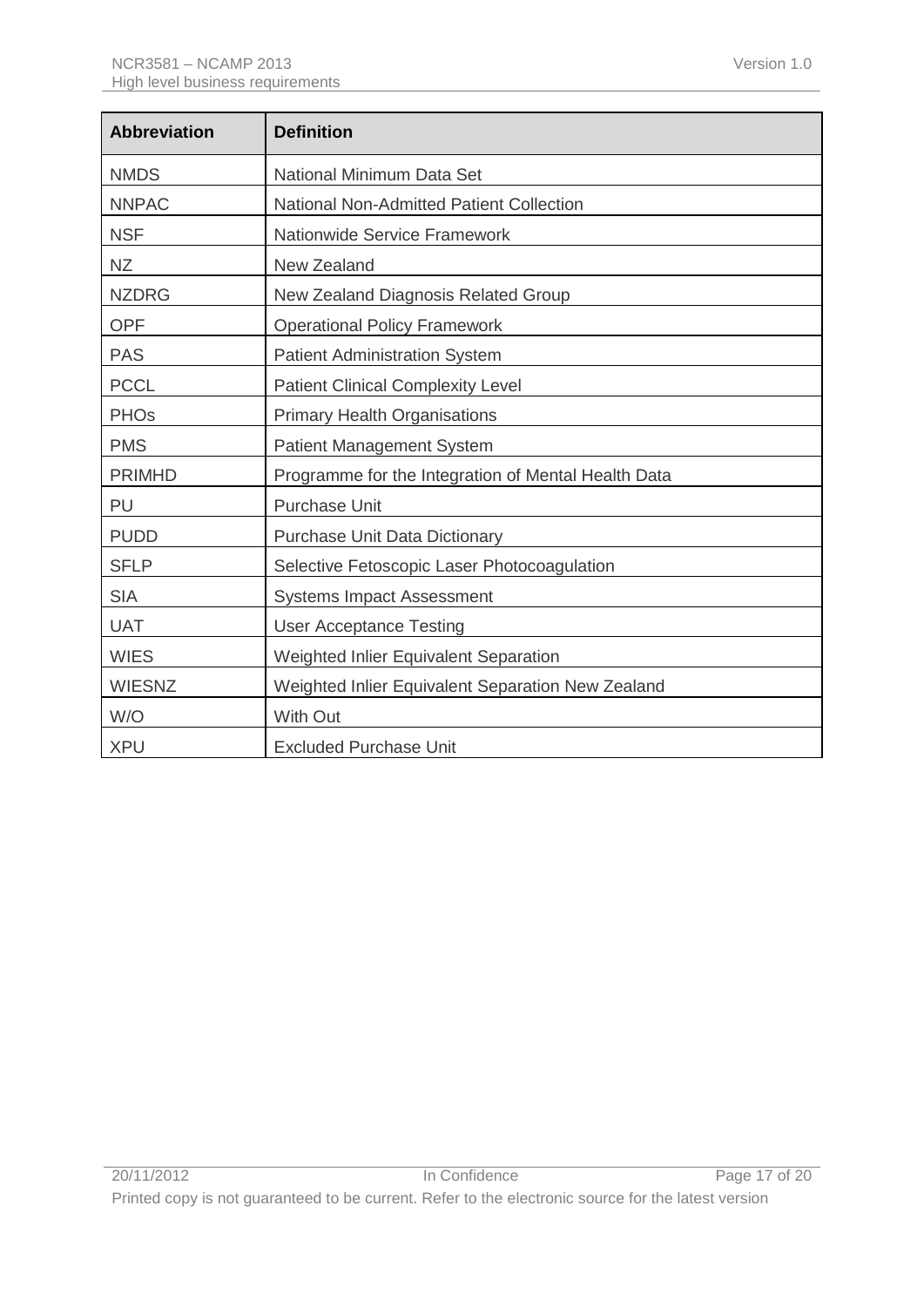

# **Appendix B Process flow for retiring NMDS validation if Primary Diagnoses (Type A) & COF=1**

<span id="page-17-0"></span>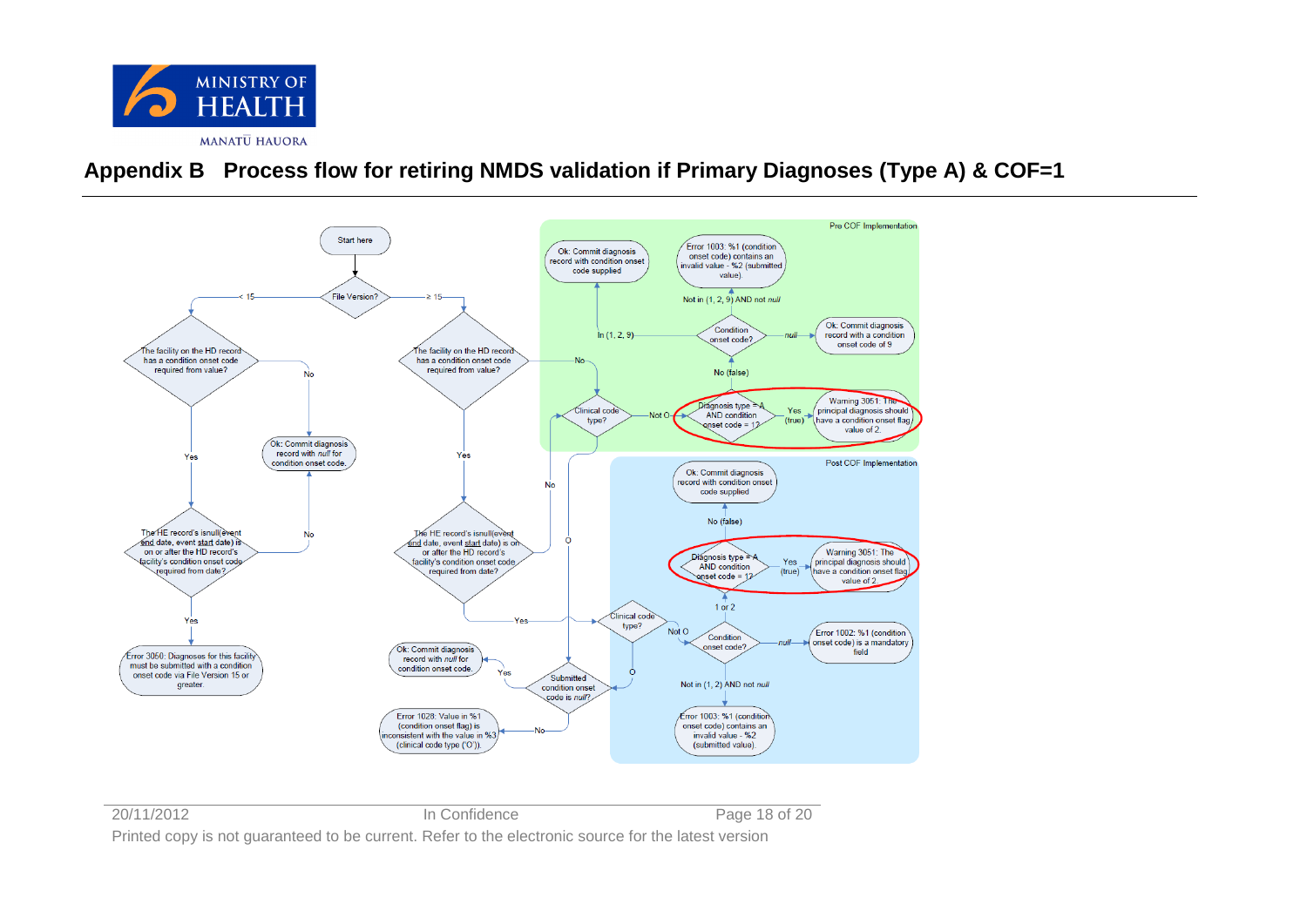

# <span id="page-18-0"></span>**Appendix C Document Control**

# <span id="page-18-1"></span>**C.1 Document Details**

| Project               | NCR3581 - NCAMP 2013                                                                                                                   |
|-----------------------|----------------------------------------------------------------------------------------------------------------------------------------|
| <b>Team</b>           | <b>Business Analysis, Solutions Delivery Group</b>                                                                                     |
| <b>Document Title</b> | High level business requirements                                                                                                       |
| <b>Path/Filename</b>  | NCR Projects Filing\NCR 3581 NCAMP 2013\Product File\Analysis and<br>Design\Business Requirements\01. High Level Business Requirements |
| Author(s)             | <b>Business Analysis</b>                                                                                                               |
| <b>Version</b>        | 1.0                                                                                                                                    |
| <b>Status</b>         | Final                                                                                                                                  |

# <span id="page-18-2"></span>**C.2 Version Control**

| <b>Date</b> | <b>Version</b> | <b>Description of Changes</b>                                                                                                      | Author(s)      |
|-------------|----------------|------------------------------------------------------------------------------------------------------------------------------------|----------------|
| 19/11/2012  | 1.0            | Final                                                                                                                              | Daniel Thomson |
| 19/11/2012  | 0.4.3          | Tracked changes from further<br>review by Angela Pidd, Tracy<br>Thompson                                                           |                |
| 16/11/2012  | 0.4.2          | Updated based on changes from<br>Angela Pidd                                                                                       | Daniel Thomson |
| 15/11/2012  | 0.4.1          | Updated based on changes from<br><b>Tracy Thompson</b>                                                                             | Daniel Thomson |
| 14/11/2012  | 0.4            | <b>Added Supplementary Advisories 1</b><br>& 2 for coming NMDS release,<br>#113. Sent for review by Tracy<br>Thompson, Angela Pidd | Daniel Thomson |
| 12/11/2012  | 0.3            | Added wording for requirements for<br>NCR request 45 from Angela Pidd                                                              | Daniel Thomson |
| 6/11/2012   | 0.2            | Revised based on feedback from<br>meeting with Angela Pidd, Lee<br>Gibson                                                          | Daniel Thomson |